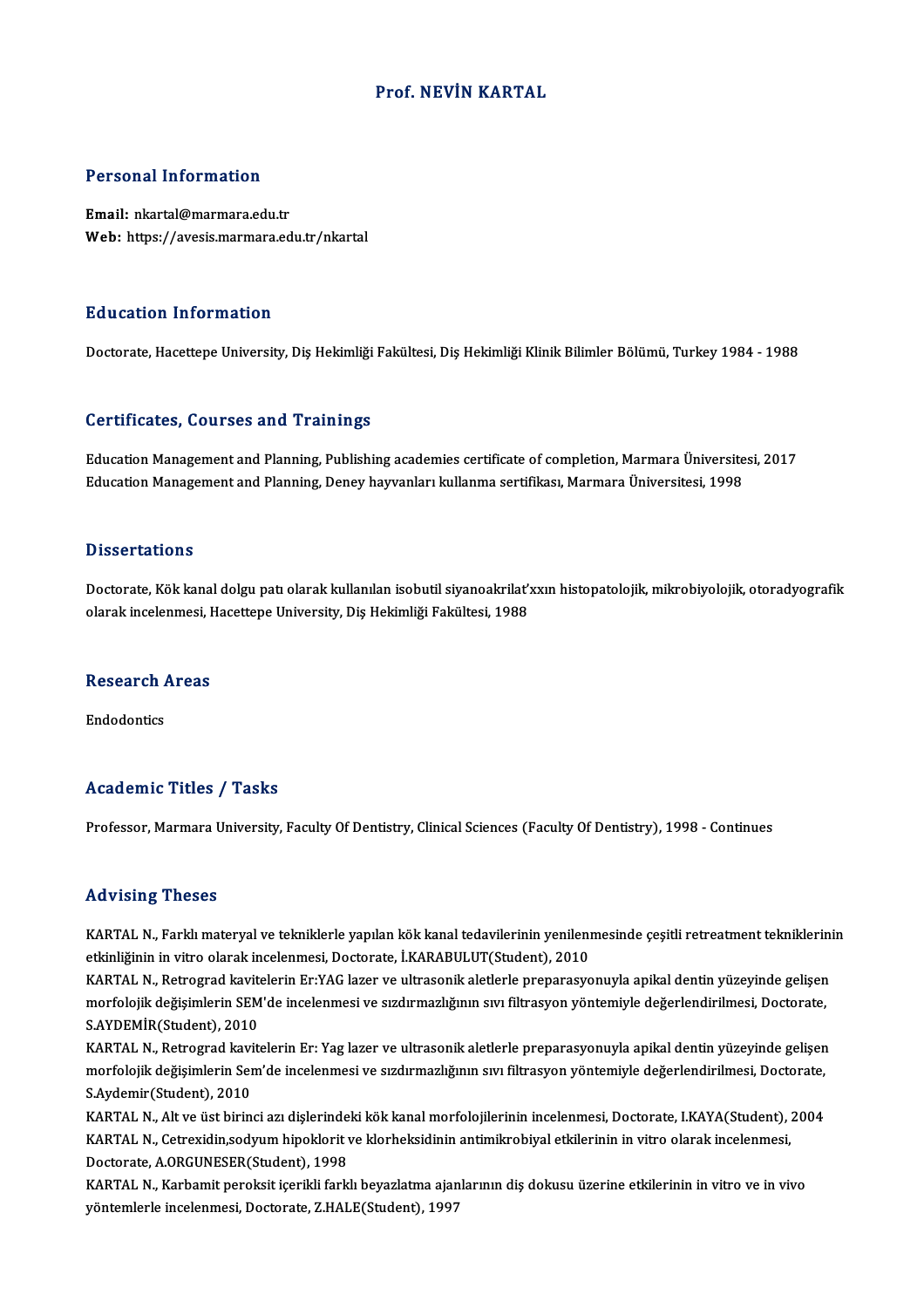#### **Jury Memberships**

**Jury Memberships<br>Appointment Academic Staff, Appointment Academic Staff, Marmara Üniversitesi, August, 2021**<br>Expertise In Medisine, Expertise In Medisine, Hesettene Üniversitesi, July 2021 en y Tremberempe<br>Appointment Academic Staff, Appointment Academic Staff, Marmara Üniversites<br>Expertise In Medicine, Expertise In Medicine, Hacettepe Üniversitesi, July, 2021<br>Decterel Exemination, Decterel Exemination, Vedi Appointment Academic Staff, Appointment Academic Staff, Marmara Üniversites<br>Expertise In Medicine, Expertise In Medicine, Hacettepe Üniversitesi, July, 2021<br>Doctoral Examination, Doctoral Examination, Yeditepe Üniversitesi Expertise In Medicine, Expertise In Medicine, Hacettepe Üniversitesi, July, 2021<br>Doctoral Examination, Doctoral Examination, Yeditepe Üniversitesi, June, 2021<br>Doctoral Examination, Doctoral Examination, Yeditepe Üniversite Doctoral Examination, Doctoral Examination, Yeditepe Üniversitesi, June, 2021<br>Doctoral Examination, Doctoral Examination, Yeditepe Üniversitesi, June, 2021<br>Associate Professor Exam, Associate Professor Exam, Marmara Univer Doctoral Examination, Doctoral Examination, Yeditepe Üniversitesi, June, 2021<br>Associate Professor Exam, Associate Professor Exam, Marmara University, January, 2021<br>Appointment Academic Staff, Appointment Academic Staff, İs

#### Taught Courses And Trainings

Kartal N., 'Rubber Dam Application, 1999 - 2019 Kartal N., Rubber-Dam Application Techniques , 1996 - 1996 Kartal N., Teeth discoloration and bleaching techniques, 1993 - 1993

#### Articles Published in Journals That Entered SCI, SSCI and AHCI Indexes

- The Published in Journals That Entered SCI, SSCI and AHCI Indexes<br>I. Evaluation of different irrigation solutions and activation methods on removing calcium hydroxide<br>Harrivarium S. HAZAR A. B. KARTAI N. CIMILLIZ H Harzivartyan of different irrigation solutions and a<br>Harzivartyan S., HAZAR A. B., KARTAL N., CİMİLLİ Z. H.<br>HALIVAL OF DENTAL SCIENCES vel 16 no 3 nn 700 74 Evaluation of different irrigation solutions and activation methods on removin<br>Harzivartyan S., HAZAR A. B. , KARTAL N., CİMİLLİ Z. H.<br>JOURNAL OF DENTAL SCIENCES, vol.16, no.2, pp.700-705, 2021 (Journal Indexed in SCI)<br>Eva
- Harzivartyan S., HAZAR A. B. , KARTAL N., CIMILLI Z. H.<br>JOURNAL OF DENTAL SCIENCES, vol.16, no.2, pp.700-705, 2021 (Journal Indexed in SCI)<br>II. Evaluation of Complex Mesiobuccal Root Anatomy in Maxillary First Molar Teeth<br> **JOURNAL OF DENTAL SCIENCE<br>Evaluation of Complex Mesi<br>Buyukbayram I. K., KARTAL N.**<br>INTERNATIONAL JOURNAL OF INTERNATIONAL JOURNAL OF MORPHOLOGY, vol.36, no.2, pp.460-464, 2018 (Journal Indexed in SCI)
- Buyukbayram I. K. , KARTAL N.<br>INTERNATIONAL JOURNAL OF MORPHOLOGY, vol.36, no.2, pp.460-464, 2018 (Journal Indexed in SCI)<br>III. Crack Formation on Resected Root Surfaces Subjected to Conventional, Ultrasonic, and Laser **INTERNATIONAL JOURNAL<br>Crack Formation on Res<br>End Cavity Preparation<br>AVDEMIP MUTLUS Cimilli** Crack Formation on Resected Root Surfaces Subjected to (<br>End Cavity Preparation<br>AYDEMİR MUTLU S., Cimilli H., MUMCU G., Chandler N., KARTAL N.<br>PHOTOMEDICINE AND LASER SURCERY Vol 32, no 6, nn 351, 355
	- End Cavity Preparation<br>AYDEMİR MUTLU S., Cimilli H., MUMCU G., Chandler N., KARTAL N.<br>PHOTOMEDICINE AND LASER SURGERY, vol.32, no.6, pp.351-355, 2014 (Journal Indexed in SCI)

AYDEMİR MUTLU S., Cimilli H., MUMCU G., Chandler N., KARTAL N.<br>PHOTOMEDICINE AND LASER SURGERY, vol.32, no.6, pp.351-355, 2014 (Journal Indexed in SCI)<br>IV. Accuracy of the Dentaport ZX apex locator for working length d PHOTOMEDIO<br>Accuracy of<br>root canals<br>Cimilli H Avo root canals<br>Cimilli H., Aydemir S., Arican B., MUMCU G., Chandler N., Kartal N.

AUSTRALIAN ENDODONTIC JOURNAL, vol.40, no.1, pp.2-5, 2014 (Journal Indexed in SCI)

Cimilli H., Aydemir S., Arican B., MUMCU G., Chandler N., Kartal N.<br>AUSTRALIAN ENDODONTIC JOURNAL, vol.40, no.1, pp.2-5, 2014 (Journal Indexed in SCI)<br>V. Comparing the accuracy of four electronic apex locators for determin AUSTRALIA<br>Comparing<br>vivo study<br>Cimilli H Av Comparing the accuracy of four electron<br>vivo study<br>Cimilli H., Aydemir S., KARTAL N., Chandler N.<br>JOUPMAL OF DENTAL SCIENCES vol 8 no.1 n

vivo study<br>Cimilli H., Aydemir S., KARTAL N., Chandler N.<br>JOURNAL OF DENTAL SCIENCES, vol.8, no.1, pp.27-30, 2013 (Journal Indexed in SCI)<br>Comparison of the eral bealth related quality of life and dental pein in sum Cimilli H., Aydemir S., KARTAL N., Chandler N.<br>JOURNAL OF DENTAL SCIENCES, vol.8, no.1, pp.27-30, 2013 (Journal Indexed in SCI)<br>VI. Comparison of the oral health-related quality of life and dental pain in symptomatic irrev

**JOURNAL OF DENTAL SCIENT**<br>**Comparison of the oral he<br>pulpitis and pericoronitis**<br>Cimilli H. Kanagayli H. SISMAI pulpitis and pericoronitis<br>Cimilli H., Karacayli U., ŞİŞMAN KİTAPÇI N., KARTAL N., MUMCU G.<br>JOURNAL OF DENTAL SCIENCES, vol.7, no.3, pp.250-260, 2012 (Journal Indexed in SCI)<br>Comparison of the oral basith related quality o

Cimilli H., Karacayli U., ŞİŞMAN KİTAPÇI N., KARTAL N., MUMCU G.

Cimilli H., Karacayli U., ŞİŞMAN KİTAPÇI N., KARTAL N., MUMCU G.<br>JOURNAL OF DENTAL SCIENCES, vol.7, no.3, pp.250-260, 2012 (Journal Indexed in SCI)<br>VII. Comparison of the oral health related quality of lifeand dental pain **JOURNAL OF DENTAL SCIEN<br>Comparison of the oral h<br>pulpitisand pericoronitis<br>CIMILLIZ HE KARACAYLLU** Comparison of the oral health related quality of lifeand<br>pulpitisand pericoronitis<br>CİMİLLİ Z. H. , KARACAYLI U., SİSMAN N., KARTAL N., MUMCU G.<br>Journal of Dental Sciences, 2012 (Journal Indoved in SCI Evnand pulpitisand pericoronitis<br>CiMiLLi Z. H. , KARACAYLI U., SİSMAN N., KARTAL N., MUMCU G.<br>Journal of Dental Sciences, 2012 (Journal Indexed in SCI Expanded)

### CIMILLI Z. H. , KARACAYLI U., SISMAN N., KARTAL N., MUMCU G.<br>Journal of Dental Sciences, 2012 (Journal Indexed in SCI Expanded)<br>VIII. Sealing efficiency of BeeFill 2in1 and System B/Obtura II versus single-cone and cold la Journal of Dental Sciences,<br>Sealing efficiency of Be<br>compaction techniques<br>VILMAZZ DENIZD OZCE Sealing efficiency of BeeFill 2in1 and System B/Obtura II versus single-compaction techniques<br>YILMAZ Z., DENIZ D., OZCELIK B., SAHIN C., CİMİLLİ Z. H. , CEHRELI Z., KARTAL N.<br>ORAL SURCERY ORAL MEDICINE ORAL RATHOLOCY ORAL

compaction techniques<br>YILMAZ Z., DENIZ D., OZCELIK B., SAHIN C., CİMİLLİ Z. H. , CEHRELI Z., KARTAL N.<br>ORAL SURGERY ORAL MEDICINE ORAL PATHOLOGY ORAL RADIOLOGY AND ENDODONTOLOGY, vol.108, no.6,<br>2009 (Jaurnal Indoved in SCI YILMAZ Z., DENIZ D., OZCELIK<br>ORAL SURGERY ORAL MEDICII<br>2009 (Journal Indexed in SCI)<br>The correlation between re ORAL SURGERY ORAL MEDICINE ORAL PATHOLOGY ORAL RADIOLOGY AND ENDODONTOLOGY, vol.108, no.6,<br>2009 (Journal Indexed in SCI)<br>IX. The correlation between root canal patterns and interorificial distance in mandibular first m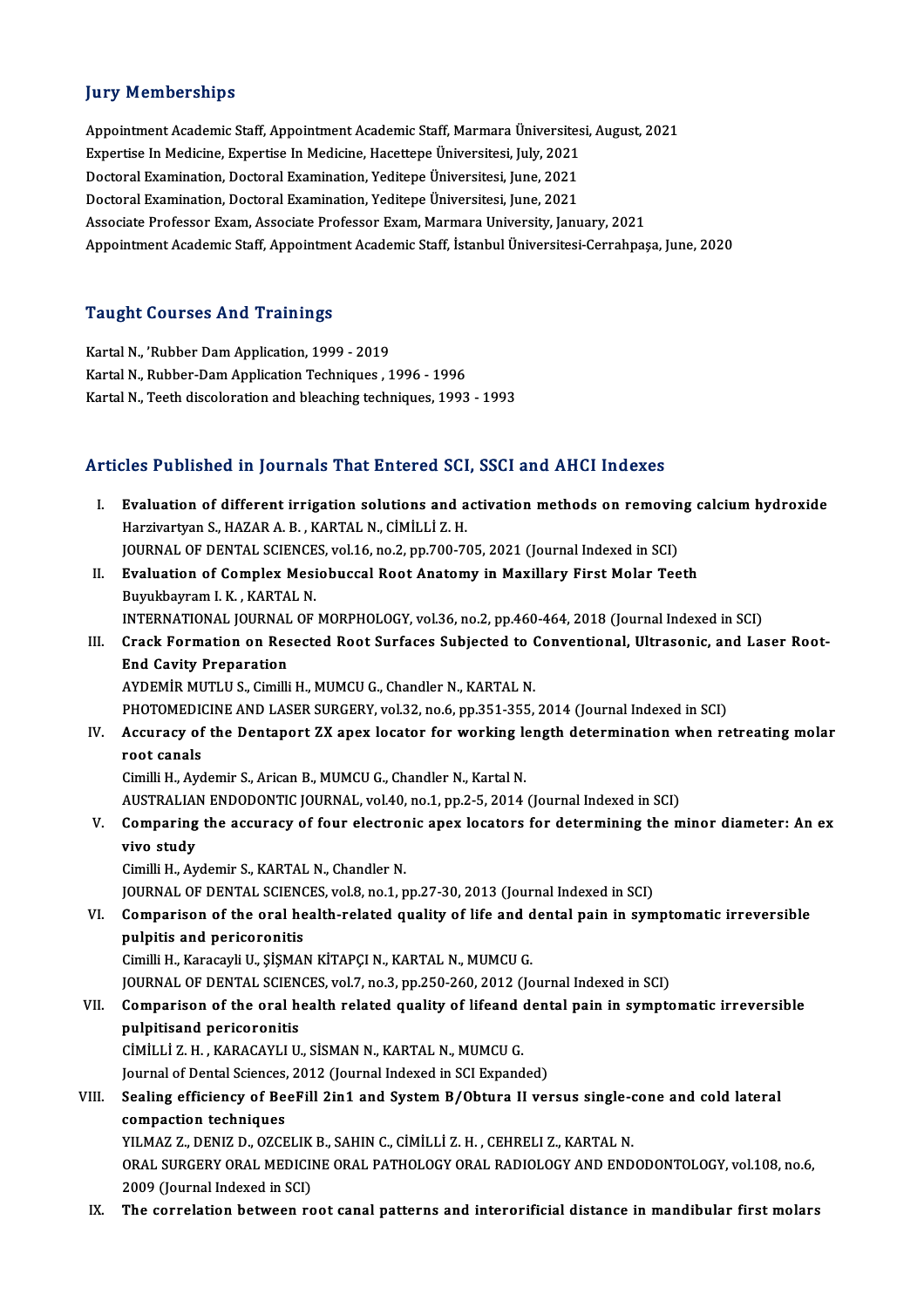CİMİLLİ Z. H. , MUMCU G., CİMİLLİ T., KARTAL N., WESSELINK P.<br>Oral Surgany, Oral Medicine, Oral Pethology, Oral Pediology, ord Oral Surgery, Oral Medicine, Oral Pathology, Oral Radiology, and Endodontology, vol.102, pp.16-21, 2006 (Journal<br>Indexed in SCI Expanded) CIMILLI Z. H. , MUMCU G., O<br>Oral Surgery, Oral Medicin<br>Indexed in SCI Expanded)<br>Sninal computed tomog Oral Surgery, Oral Medicine, Oral Pathology, Oral Radiology, and Endodontology, vol.102, pp.16-21, 2006 (Jonan<br>Indexed in SCI Expanded)<br>X. Spiral computed tomographic demonstration of C-shaped canals in mandibular second m

- Indexed in SCI Expanded)<br>Spiral computed tomographic demonstration c<br>Cimilli H., Cimilli T., Mumcu G., Kartal N., Wesselink P.<br>DENTOMAXILLOEACIAL BADIOLOCY vol 34 no 3 nr Spiral computed tomographic demonstration of C-shaped canals in mandibular sec<br>Cimilli H., Cimilli T., Mumcu G., Kartal N., Wesselink P.<br>DENTOMAXILLOFACIAL RADIOLOGY, vol.34, no.3, pp.164-167, 2005 (Journal Indexed in SCI) Cimilli H., Cimilli T., Mumcu G., Kartal N., Wesselink P.<br>DENTOMAXILLOFACIAL RADIOLOGY, vol.34, no.3, pp.16<br>XI. Endodontic treatment of unusual central incisors<br>Cimilli H. Kartal N DENTOMAXILLOFA<br>**Endodontic treat**<br>Cimilli H., Kartal N.<br>JOUPNAL OF ENDO Endodontic treatment of unusual central incisors<br>Cimilli H., Kartal N.<br>JOURNAL OF ENDODONTICS, vol.28, no.6, pp.480-481, 2002 (Journal Indexed in SCI)<br>Endodontis treatment of geminated and fused nermanent sentral insisors Cimilli H., Kartal N.<br>JOURNAL OF ENDODONTICS, vol.28, no.6, pp.480-481, 2002 (Journal Indexed in SCI)<br>XII. Endodontic treatment of geminated and fused permanent central incisors A case report<br>KARTAL N. CIMILLI 7. H JOURNAL OF ENDODONT<br><mark>Endodontic treatment</mark><br>KARTAL N., CİMİLLİ Z. H.<br>Journal Of Endodontics. n Endodontic treatment of geminated and fused permanent central<br>KARTAL N., CİMİLLİ Z. H.<br>Journal Of Endodontics, pp.480, 2002 (Journal Indexed in SCI Expanded)<br>Three sanak and two foremine in a mandibular sanine. KARTAL N., CİMİLLİ Z. H.<br>Journal Of Endodontics, pp.480, 2002 (Journal Indexed in SCI Expanded)<br>XIII. Three canals and two foramina in a mandibular canine ARMANO.,KARTALN. Three canals and two foramina in a mandibular canine<br>ARMAN 0., KARTAL N.<br>Journal Of Endodontics, vol.24, pp.444-445, 1998 (Journal Indexed in SCI Expanded)<br>Poet sanal mornhology of movillow nuomologe ARMAN O., KARTAL N.<br>Journal Of Endodontics, vol.24, pp.444-445, 1998 (Jou<br>XIV. Root canal morphology of maxillary premolars<br>Kartal N. Özelik B. Cimili 7, H. Journal Of Endodontics, vol.24,<br>Root canal morphology of n<br>Kartal N., Özçelik B., Cimilli Z. H.<br>Journal Of Endodontics, vol.24 Root canal morphology of maxillary premolars<br>Artal N., Özçelik B., Cimilli Z. H.<br>Journal Of Endodontics, vol.24, pp.417-419, 1998 (Journal Indexed in SCI Expanded) Kartal N., Özçelik B., Cimilli Z. H.<br>Journal Of Endodontics, vol.24, pp.417-419, 1998 (Journal Indexe<br>XV. Endodontic treatment of a fused maxillary lateral incisor<br>Vankağlu E. Kartal N. Journal Of Endodontic<br><mark>Endodontic treatme</mark><br>Yanıkoğlu F., Kartal N.<br>Journal Of Endodontic Endodontic treatment of a fused maxillary lateral incisor<br>Yanıkoğlu F., Kartal N.<br>Journal Of Endodontics, vol.24, pp.57-59, 1998 (Journal Indexed in SCI Expanded)<br>The degrees and configurations of mesial sanal survatures o Yanıkoğlu F., Kartal N.<br>Journal Of Endodontics, vol.24, pp.57-59, 1998 (Journal Indexed in SCI Expanded)<br>XVI. The degrees and configurations of mesial canal curvatures of mandibular first molars<br>KARTAL N., CİMİLLİ Z. H. Journal Of Endodontics, v<br>The degrees and confi<br>KARTAL N., CİMİLLİ Z. H.<br>JOUPNAL ef ENDODONTI The degrees and configurations of mesial canal curvatures of mandibular first<br>KARTAL N., CİMİLLİ Z. H.<br>JOURNAL of ENDODONTICS, vol.23, pp.358-362, 1997 (Journal Indexed in SCI Expanded)<br>Poet sanal marnhalasu of mandibular
- XVII. Root canal morphology of mandibular incisors<br>KARTAL N., FUNDA Y. **JOURNAL of ENDODOI<br>Root canal morphol<br>KARTAL N., FUNDA Y.**<br>Journal Of Endodontic Journal Of Endodontics, vol.18, pp.562-564, 1992 (Journal Indexed in SCI Expanded)

#### Articles Published in Other Journals

rticles Published in Other Journals<br>I. Retrospective Evaluation of Different Shade Selection Methods in the Context of the Vital Bleaching<br>Technique Retrospect<br>Technique<br><sup>Poumal</sup>tar <sup>E</sup> Retrospective Evaluation of Different Shade Seleo<br>Technique<br>Bayraktar E. T. , CİMİLLİ Z. H. , KARTAL N., TÜRKMEN C.<br>CUNICAL AND EVPERIMENTAL HEALTH SCIENCES vol

Technique<br>Bayraktar E. T. , CİMİLLİ Z. H. , KARTAL N., TÜRKMEN C.<br>CLINICAL AND EXPERIMENTAL HEALTH SCIENCES, vol.11, no.2, pp.354-357, 2021 (Journal Indexed in ESCI) Bayraktar E. T. , CİMİLLİ Z. H. , KARTAL N., TÜRKMEN C.<br>CLINICAL AND EXPERIMENTAL HEALTH SCIENCES, vol.11, no.2, pp.354-357, 2021 (Journal Indexed in ESCI)<br>II. Endodontik Tedavi Görmüş Aşırı Madde Kayıplı Dişlerin İndi

CLINICAL AND I<br>Endodontik Te<br>Vaka Sunumu<br>SENOL A A - VII Endodontik Tedavi Görmüş Aşırı Madde Kayıplı Dişlerin İnd<br>Vaka Sunumu<br>ŞENOL A. A. , YILMAZ ATALI P., TARÇIN B., ZİNCİR Ş. G. , KARTAL N.<br>Poets Endodontiss Türkse Edisyon nə 24, 2020 (Other Pefereed Ne

Vaka Sunumu<br>ŞENOL A. A. , YILMAZ ATALI P., TARÇIN B., ZİNCİR Ş. G. , KARTAL N.<br>Roots Endodontics Türkçe Edisyon, no.24, 2020 (Other Refereed National Journals)<br>Endodontide Anatomik Vanının Tanımlanmasında Kullanılan Vöntem SENOL A. A. , YILMAZ ATALI P., TARÇIN B., ZİNCİR Ş. G. , KARTAL N.<br>Roots Endodontics Türkçe Edisyon, no.24, 2020 (Other Refereed National Journa<br>III. Endodontide Anatomik Yapının Tanımlanmasında Kullanılan Yöntemler<br>KARTAL

Roots Endodontics Türkç<br><mark>Endodontide Anatomik</mark><br>KARTAL N., CİMİLLİ Z. H.<br>Turkiye Klinikleri I Endod Endodontide Anatomik Yapının Tanımlanmasında Kullanılan Yöntemler<br>KARTAL N., CİMİLLİ Z. H.<br>Turkiye Klinikleri J Endod-Special Topics, vol.3, pp.9-14, 2017 (Other Refereed National Journals)<br>Comparision of the seeling abili

- KARTAL N., CİMİLLİ Z. H.<br>Turkiye Klinikleri J Endod-Special Topics, vol.3, pp.9-14, 2017 (Other Refereed National Journals)<br>IV. Comparision of the sealing ability of biodentine iroot BP Plusand Mineral Trioxide Aggrega Turkiye Klinikleri J Endod-Special Topics, vol.3, pp.9-14, 2017 (Other Refereed National Mineral Comparision of the sealing ability of biodentine iroot BP Plusand Mineral Aydemir S., Cimilli Z. H. , Gerni P. M. , Bozkurt A Comparision of the sealing ability of biodentine iroot BP Plusand Mineral Trio:<br>Aydemir S., Cimilli Z. H. , Gerni P. M. , Bozkurt A., Oruçoğlu H., Chandler N., Kartal N.<br>Cumhuriyet Dental Journal, vol.19, pp.166-171, 2016
- V. Clinical Performance of self etch adheisves bonded 100 nanohybrid composite restorations 3 years Cumhur<br>Clinical<br>results<br>CiMit ti results<br>CİMİLLİ Z. H. , YILMAZ ATALI P., TOPBAŞI F. B. , KARTAL N., TÜRKMEN C.<br>International journal of Education and Research, vol.4, pp.405-414, 2016 (Refereed Journals of Other Institutions)<br>Clinia performange of self e

CİMİLLİZ.H. ,YILMAZATALIP.,TOPBAŞIF.B. ,KARTALN.,TÜRKMENC.

CIMILLI Z. H. , YILMAZ ATALI P., TOPBAŞI F. B. , KARTAL N., TÜRKMEN C.<br>International journal of Education and Research, vol.4, pp.405-414, 2016 (Refereed Journals of Other Institutic<br>VI. Clinic performance of self etch adh Interna<br>Cli<mark>nic I</mark><br>results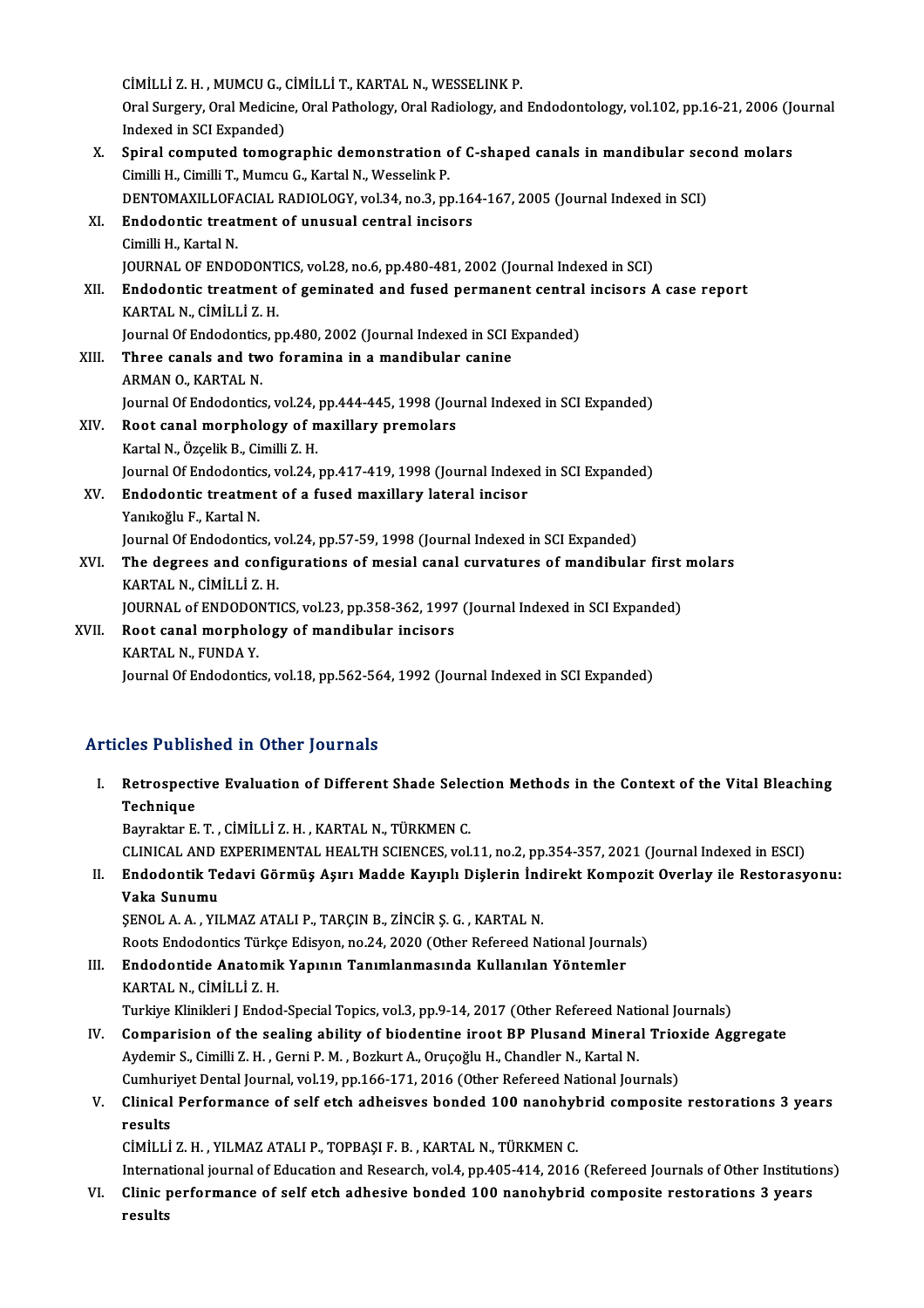CİMİLLİZ.H. ,YILMAZATALIP.,TOPBAŞIF.B. ,KARTALN.,TÜRKMENC.

International Journal of Education and Research, vol.4, pp.405-414, 2016 (Refereed Journals of Other Institutions) CIMILLI Z. H. , YILMAZ ATALI P., TOPBAŞI F. B. , KARTAL N., TÜRKMEN C.<br>International Journal of Education and Research, vol.4, pp.405-414, 2016 (Refereed Journals of Other Institution<br>VII. Clinical performance of self etch Internat<br>Clinical<br>results<br>CiMit ti Clinical performance of self etch adhesive bonded 100 nanohybi<br>results<br>CİMİLLİ Z. H. , YILMAZ ATALI P., TOPBAŞI F. B. , KARTAL N., TÜRKMEN C.<br>International Journal of Education and Besearch yol 4 nn 405,414,2016

results<br>CIMILLI Z. H. , YILMAZ ATALI P., TOPBAŞI F. B. , KARTAL N., TÜRKMEN C.<br>International Journal of Education and Research, vol.4, pp.405-414, 2016 (Refereed Journals of Other Institutions)

- CIMILLI Z. H., YILMAZ ATALI P., TOPBAŞI F. B., KARTAL N., TÜRKMEN C.<br>International Journal of Education and Research, vol.4, pp.405-414, 2016 (Refereed Journals of Other Instituti<br>VIII. Comparison of the sealing ability of International Journal of Education and Research, vol.4, pp.405-414, 2016 (Refer<br>Comparison of the sealing ability of Biodentine iRoot BP Plus and Min<br>AYDEMİR S., CİMİLLİ Z. H. , GERNİ P. M. , ORUÇOĞLU H., Chandler N., KART Comparison of the sealing ability of Biodentine iRoot BP Plus and<br>AYDEMİR S., CİMİLLİ Z. H., GERNİ P. M., ORUÇOĞLU H., Chandler N., KARTA<br>Cumhuriyet Dental Journal, 2016 (Refereed Journals of Other Institutions)<br>Fyolustion AYDEMİR S., CİMİLLİ Z. H. , GERNİ P. M. , ORUÇOĞLU H., Chandler N., KARTAL N.<br>Cumhuriyet Dental Journal, 2016 (Refereed Journals of Other Institutions)<br>IX. Evaluation of two different root end cavity preparation techniques
- Cumhu<br>Evalua<br>study<br>AVDEN Evaluation of two different root end cavity<br>study<br>AYDEMİR S., CİMİLLİ Z. H. , YORUÇ A., KARTAL N.<br>European journal of dentistry val 7, 2012 (Befer study<br>AYDEMİR S., CİMİLLİ Z. H. , YORUÇ A., KARTAL N.<br>European journal of dentistry, vol.7, 2013 (Refereed Journals of Other Institutions)

- AYDEMİR S., CİMİLLİ Z. H. , YORUÇ A., KARTAL N.<br>European journal of dentistry, vol.7, 2013 (Refereed Journals of Other Institutions)<br>X. Kök Kanal Preparasyon Tekniğinin Retrograd Dolgu Materyali Olarak Kullanılan MTA nın<br>S European journal of dentistry, vol.7, 2013 (Refereed Jou<br>Kök Kanal Preparasyon Tekniğinin Retrograd Dol<br>Sızdırmazlığı Üzerine Etkisinin Değerlendirilmesi<br>AYDEMİR MUTULI S. CİMÜLİ 7-H. bb.a MUMCU.G. KA Kök Kanal Preparasyon Tekniğinin Retrograd Dolgu Mat<br>Sızdırmazlığı Üzerine Etkisinin Değerlendirilmesi<br>AYDEMİR MUTLU S., CİMİLLİ Z. H. , hh o., MUMCU G., KARTAL N.<br>Türkiye Klinikleri Diskekimliği Bilimleri Dergisi vel 3-nn Sızdırmazlığı Üzerine Etkisinin Değerlendirilmesi<br>AYDEMİR MUTLU S., CİMİLLİ Z. H. , hh o., MUMCU G., KARTAL N.<br>Türkiye Klinikleri Dişhekimliği Bilimleri Dergisi, vol.3, pp.13-18, 2012 (Other Refereed National Journals)
- AYDEMİR MUTLU S., CİMİLLİ Z. H. , hh o., MUMCU G., KARTAL N.<br>Türkiye Klinikleri Dişhekimliği Bilimleri Dergisi, vol.3, pp.13-18, 2012 (Other Refereed National Journals)<br>XI. Ex vivo evaluation of the accuracy of Raypex® 5 I Türkiye Klinikleri Dişhekimliği Bilimleri Dergisi, vol.3, pp.13-18, 2012 (Other Refereed Nat<br>Ex vivo evaluation of the accuracy of Raypex® 5 In determining the minor dial<br>minör çapin belirlenmesindeki doğruluğunun Ex vivo Ex vivo evaluation of the accert<br>minör çapin belirlenmesinde<br>Cimilli H., Aydemir S., KARTAL N.<br>Cumburiyat Dantal Jaurnal val 1 minör çapin belirlenmesindeki doğruluğunun Ex vivo olarak değerlendirilmesi<br>Cimilli H., Aydemir S., KARTAL N.<br>Cumhuriyet Dental Journal, vol.14, no.2, pp.101-105, 2011 (Refereed Journals of Other Institutions)<br>Baynex5 in m

- Cimilli H., Aydemir S., KARTAL N.<br>Cumhuriyet Dental Journal, vol.14, no.2, pp.101-105, 2011 (Refereed Journals of Other Institutions)<br>XII. Raypex5 in minör çapın belirlenmesindeki doğruluğunun ex vivoolarak değerlendirilme Cumhuriyet Dental Journal, vol.14, no.2, pp.101<br>Raypex5 in minör çapın belirlenmesindek<br>CİMİLLİ Z. H. , AYDEMİR MUTLU S., KARTAL N.<br>Cumhuriyet Üniversitesi Dishekimliği Fekültesi Raypex5 in minör çapın belirlenmesindeki doğruluğunun ex vivoolarak değerlendirilmesi<br>CİMİLLİ Z. H. , AYDEMİR MUTLU S., KARTAL N.<br>Cumhuriyet Üniversitesi Dişhekimliği Fakültesi Dergisi,, vol.14, no.2, pp.101-105, 2011 (Oth CIMILLI Z<br>Cumhuriy<br>Journals)<br>Endodon Cumhuriyet Üniversitesi Dişhekimliği Fakültesi Dergisi,, volumals)<br>XIII. Endodontide kullanılan mikrosızıntı test teknikleri<br>AVDEMİR MITUUS CİMİULİZ H. KARTAL N
- Journals)<br>XIII. Endodontide kullanılan mikrosızıntı test teknikleri<br>AYDEMİR MUTLU S. CİMİLLİ Z. H. , KARTAL N. Dicle Dişhekimliği Dergisi, vol.11, no.2, pp.120-126, 2010 (Other Refereed National Journals) AYDEMİR MUTLU S., CİMİLLİ Z. H., KARTAL N<br>Dicle Dişhekimliği Dergisi, vol.11, no.2, pp.120<br>XIV. Endodontide lokal anestezi başarısızlığı<br>KARABILLETİ, KARTAL N. CİMİLLİ Z. H
- Dicle Dişhekimliği Dergisi, vol.11, no.2, p<sub>l</sub><br>Endodontide lokal anestezi başarısı:<br>KARABULUT İ., KARTAL N., CİMİLLİ Z. H.<br>Disle Dishekimliği Dergisi vel.1.1, no.2, nı KARABULUT İ., KARTAL N., CİMİLLİ Z. H.<br>Dicle Dişhekimliği Dergisi, vol.11, no.2, pp.147-152, 2010 (Other Refereed National Journals) KARABULUT İ., KARTAL N., CİMİLLİ Z. H.<br>Dicle Dişhekimliği Dergisi, vol.11, no.2, pp.147-1<br>XV. Endodonti pratiğinde alerjik reaksiyonlar<br>KARABULUT İ. KARTAL N. CİMİLLİ Z. H
- Dicle Dişhekimliği Dergisi, vol.11, no.2, p<sub>l</sub><br>Endodonti pratiğinde alerjik reaksiy<br>KARABULUT İ., KARTAL N., CİMİLLİ Z. H.<br>Cumburiyat Üniversitesi Dishekimliği Fel Cumhuriyet Üniversitesi Dişhekimliği Fakültesi Dergisi, vol.12, no.1, pp.78-82, 2009 (Other Refereed National<br>Journals) KARABULUT İ., KARTAL N., CİMİLLİ Z. H. Cumhuriyet Üniversitesi Dişhekimliği Fakültesi Dergisi, vol.12, no.1, pp.78-82, 2009 (Other Refereed Nation Journals)<br>Journals)<br>Aeğerlendirilmesi
- Journals)<br>İki farklı electroni<br>değerlendirilmesi<br>CiMiLLİ 7 H AVDE İki farklı electronic apeks bulucunun kök<br>değerlendirilmesi<br>CİMİLLİ Z. H. , AYDEMİR MUTLU S., KARTAL N.<br>Cumburiyat Üniversitesi Disbekimliği Fekültesi

değerlendirilmesi<br>CiMiLLİ Z. H. , AYDEMİR MUTLU S., KARTAL N.<br>Cumhuriyet Üniversitesi Dişhekimliği Fakültesi Dergisi, vol.12, no.2, pp.125-128, 2009 (Other Refereed National<br>Journals) CİMİLLİ Z<br>Cumhuriy<br>Journals)<br>Mandibu Cumhuriyet Üniversitesi Dişhekimliği Fakültesi Der<br>Journals)<br>XVII. Mandibular Kaninlerin Kök Kanal Morfolojisi<br>CIMULLI Z. H. DALLI C. ERRAV D. KARTAL N

Journals)<br>Mandibular Kaninlerin Kök Kanal Morfol<br>CİMİLLİ Z. H., DALLI G., ERBAY D., KARTAL N.<br>Fge Üniversitesi Dishekimliği Fekültesi Dergisi Mandibular Kaninlerin Kök Kanal Morfolojisi<br>CİMİLLİ Z. H. , DALLI G., ERBAY D., KARTAL N.<br>Ege Üniversitesi Dişhekimliği Fakültesi Dergisi, vol.26, no.1, pp.49-52, 2005 (Other Refereed National Journals)<br>Shaning ability of CIMILLI Z. H. , DALLI G., ERBAY D., KARTAL N.<br>Ege Üniversitesi Dişhekimliği Fakültesi Dergisi, vol.26, no.1, pp.49-52, 2005 (Other Refereed National Journals)<br>XVIII. Shaping ability of rotary nickel titanium systems and ni

## Ege Üniversitesi Dişhekim<br>Shaping ability of rotal<br>CİMİLLİ Z. H. , KARTAL N.<br>Giarrala İtaliana di Ended Shaping ability of rotary nickel titanium systems and nickel titanium K files in separable resi<br>CIMILLI Z. H. , KARTAL N.<br>Giornale Italiano di Endodonzia, vol.19, no.3, pp.159-164, 2005 (Refereed Journals of Other Institut

Giornale Italiano di Endodonzia, vol.19, no.3, pp.159-164, 2005 (Refereed Journals of Other Institutions)

CIMILLI Z. H., KARTAL N.<br>Giornale Italiano di Endodonzia, vol.19, n<br>XIX. Beyazlatma işlemine genel bir bakış<br>KARTAL N., CIMILLI Z. H.

TDB Dişhekimliğinde Klinik Dergisi, vol.13, no.6, pp.117-123, 2000 (Other Refereed National Journals)

KARTAL N., CİMİLLİ Z. H.<br>TDB Dişhekimliğinde Klinik Dergisi, vol.13, no.6, pp.117-123, 2000 (Other Refereed National Journals)<br>XX. Effects of enhance strips on composite resin and compomer restorations: a SEM study (Enhanc TDB Dişhekimliğinde Klinik Dergisi, vol.13, no.6, pp.117-123, 2000 (Other Refereed National Journals)<br>Effects of enhance strips on composite resin and compomer restorations: a SEM study (Enhanc<br>striplerinin kompozit rezin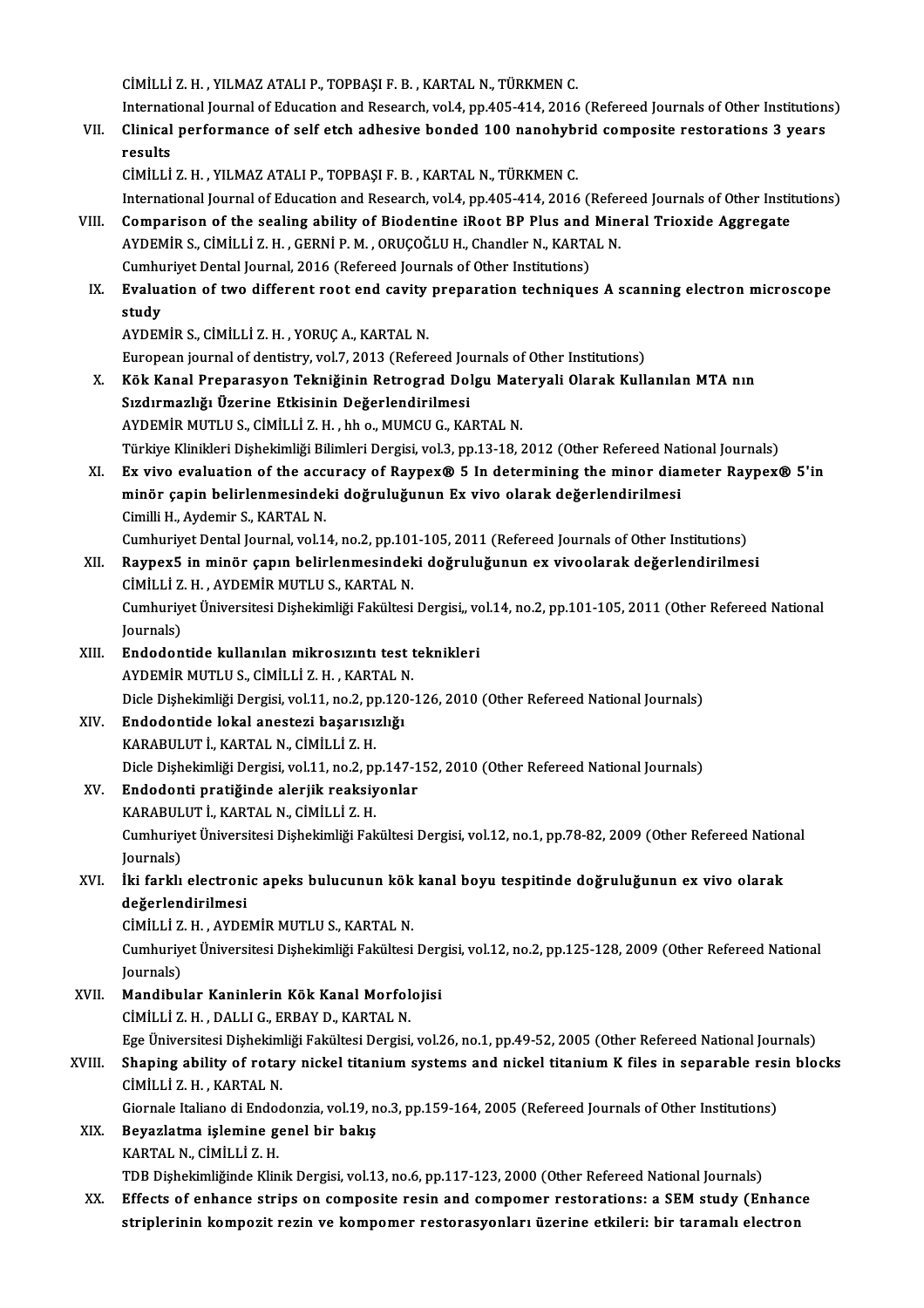mikroskop çalışması) YANIKOĞLU F., TAĞTEKİN D., KARTAL N. J Hacettepe University Dental Faculty, vol.23, pp.6-11, 1999 (Refereed Journals of Other Institutions) YANIKOĞLU F., TAĞTEKİN D., KARTAL N.<br>J Hacettepe University Dental Faculty, vol.23, pp.6-11, 1999 (Refereed Journals of Other Institutions)<br>XXI. The effect of a varnish with fluoride on the hardness of the exposed human de J Hacettepe University Dental Faculty, vol.23, pp.6-11, 1<br>The effect of a varnish with fluoride on the hard<br>YANIKOĞLU F., Arslantunali D., KARTAL N., Başaran B.<br>Journal of Marmara University Dontal Faculty vol.2, no Journal of Marmara University Dental Faculty, vol.2, no.4, pp.634-638, 1997 (Refereed Journals of Other Institutions) YANIKOĞLU F., Arslantunali D., KARTAL N., Başaran B. Journal of Marmara University Dental Faculty, vol.2, no.4, pp.634-638, 1997 (Refereed Journals of Oth<br>Institutions)<br>XXII. The effect of a varnish with fluoride on the hardness of the exposed human dentin tissue<br>VANIKOČLUE Institutions)<br>The effect of a varnish with fluoride on the hard<br>YANIKOĞLU F., TAĞTEKİN D., KARTAL N., BAŞARAN B.<br>LMarmara University DentAL Fasulty vel 2 nn 624,62. The effect of a varnish with fluoride on the hardness of the exposed human dentin tissue<br>YANIKOĞLU F., TAĞTEKİN D., KARTAL N., BAŞARAN B.<br>J Marmara University DentAL Faculty, vol.2, pp.634-638, 1997 (Refereed Journals of O YANIKOĞLU F., TAĞTEKİN D., KARTAL N., BAŞARAN B.<br>J Marmara University DentAL Faculty, vol.2, pp.634-638, 1997 (Ref<br>XXIII. Smooth coronal surface resin restoration and microlekage<br>XANIKOĞLU E. TÜRKAEN G. KARTAL N. RASARAN B J Marmara University DentAL Faculty, vol.2, pp.634-63<br>Smooth coronal surface resin restoration and m<br>YANIKOĞLU F., TÜRKMEN C., KARTAL N., BAŞARAN B.<br>Journal of Marmara University Dentistry Faculty, vol.2 Smooth coronal surface resin restoration and microlekage<br>YANIKOĞLU F., TÜRKMEN C., KARTAL N., BAŞARAN B.<br>Journal of Marmara University Dentistry Faculty, vol.2, pp.649-657, 1997 (Other Refereed National Journals) YANIKOĞLU F., TÜRKMEN C., KARTAL N., BAŞARAN B.<br>Journal of Marmara University Dentistry Faculty, vol.2, pp.649-657, 1997 (Other Refereed National Jour<br>XXIV. The Effect of a varnish with fluoride on the hardness of the expo Journal of Marmara University Dentistry<br>The Effect of a varnish with fluoride<br>YANIKOĞLU F., TAĞTEKİN D., KARTAL N.<br>J Marmara University Dental Fasulty vel. The Effect of a varnish with fluoride on the hardness of the exposed human dentine tissue<br>YANIKOĞLU F., TAĞTEKİN D., KARTAL N.<br>J Marmara University Dental Faculty, vol.2, no.4, pp.634-638, 1997 (Refereed Journals of Other YANIKOĞLU F., TAĞTEKİN D., KARTAL N.<br>J Marmara University Dental Faculty, vol.2, no.4, pp.634-638, 1997 (R<br>XXV. Smooth coronal surface, resin restoration and microleakage.<br>YANIKOĞLU F., TÜRKMEN C., KARTAL N., Basaran B. J Marmara University Dental Faculty, vol.2, no.4, pp.634-638, 1997 (Refereed Journals of Other Institutions) Smooth coronal surface, resin restoration and microleakage.<br>YANIKOĞLU F., TÜRKMEN C., KARTAL N., Başaran B.<br>Journal of Marmara University Dental Faculty, vol.2, no.4, pp.649-657, 1997 (Refereed Journals of Other<br>Institutio YANIKOĞLU<br>Journal of Ma<br>Institutions)<br>Dishekimliğ Journal of Marmara University Dental Faculty, vol.2, no<br>Institutions)<br>XXVI. Dişhekimliğinde flare uplar Etiyolojik Faktörler<br>KARTAL N. CİMİLLİ Z. H Institutions)<br><mark>Dişhekimliğinde flare</mark><br>KARTAL N., CİMİLLİ Z. H.<br>Metabelis Sundreme and Dişhekimliğinde flare uplar Etiyolojik Faktörler<br>KARTAL N., CİMİLLİ Z. H.<br>Metabolic Syndrome and Related Disorders, vol.12, no.6, pp.35-39, 1994 (Other Refereed National Journals)<br>Mendibular 1 melarların merial kökündeki k KARTAL N., CİMİLLİ Z. H.<br>Metabolic Syndrome and Related Disorders, vol.12, no.6, pp.35-39, 1994 (Other Referee<br>XXVII. Mandibular 1 molarların mezial kökündeki kanal kurvatürlerinin incelenmesi Metabolic Syndrome and Related Disorders, vol.12, no.<br>Mandibular 1 molarların mezial kökündeki kanal<br>KARTAL N., CİMİLLİ Z. H. , YANIKOĞLU F., BAŞARAN B.<br>Dishekimliği Dergisi vel 9, no.16, nn.191,198,1993 (Ot Mandibular 1 molarların mezial kökündeki kanal kurvatürlerinin incelenmesi<br>KARTAL N., CİMİLLİ Z. H. , YANIKOĞLU F., BAŞARAN B.<br>Dişhekimliği Dergisi, vol.9, no.16, pp.191-198, 1993 (Other Refereed National Journals)<br>The ing KARTAL N., CİMİLLİ Z. H. , YANIKOĞLU F., BAŞARAN B.<br>Dişhekimliği Dergisi, vol.9, no.16, pp.191-198, 1993 (Other Refereed National Journals)<br>XXVIII. The incidence of mandibular premolars with more than one root canal in Dishekimliği Dergisi, vol.9, no.16, pp.191-198, 1993 (Other Refereed National Journals) Journal of Marmara University Dental Faculty, vol.1, pp.203-10, 1992 (Refereed Journals of Other Institutions) XXIX. Evaluation of the variation in chemical composition and surface topography of different brands of gutta percha cones. Evaluation of the variation in chemical<br>gutta percha cones.<br>KARTAL N., YANIKOĞLU F., Gönul T., Afsar H.<br>Journal of Marmana University Dental Easylt. Journal of Marmara University Dental Faculty, vol.1, no.3, pp.257-262, 1992 (Refereed Journals of Other<br>Institutions) KARTAL N., Y<br>Journal of Ma<br>Institutions)<br>the instigna Journal of Marmara University Dental Faculty, vol.1, no.3, pp.257-262, 1992 (Refereed Journals of Other<br>Institutions)<br>XXX. the incidence of mandibular premolar with more than one root canal in a Turkish population<br>XARTAL N Institutions)<br>the incidence of mandib<br>KARTAL N., YANIKOĞLU F.<br>Joural of Maumaus Univers the incidence of mandibular premolar with more than one root canal in a Turkish population<br>KARTAL N., YANIKOĞLU F.<br>Jornal of Marmara University Dental Faculty, vol.1, pp.203-210, 1992 (Other Refereed National Journals)<br>The KARTAL N., YANIKOĞLU F.<br>Jornal of Marmara University Dental Faculty, vol.1, pp.203-210, 1992 (Other Refereed National Journal<br>XXXI. The incidence of mandibular premolars with more than one canal in a Turkish population Jornal of Marmara Univers<br><mark>The incidence of mandil</mark><br>KARTAL N., YANIKOĞLU F.<br>LMarmara University Dent The incidence of mandibular premolars with more than one canal in a Turkish population<br>KARTAL N., YANIKOĞLU F.<br>J Marmara University Dental Faculty, vol.1, pp.203-210, 1992 (Refereed Journals of Other Institutions)<br>The effe KARTAL N., YANIKOĞLU F.<br>J Marmara University Dental Faculty, vol.1, pp.203-210, 1992 (Refereed Journals of Other Institution<br>XXXII. The effects of some specialTurkish foods with and without fluoride on bovine enamel.<br>XANIK J Marmara University Dental Faculty, vol.1, pp.203-210, 1992<br>The effects of some specialTurkish foods with and wit<br>YANIKOĞLU F., YARAT A., KARTAL N., BAŞARAN B., Emekli N.<br>Pulletin of Kanagayın Dantal Callage yol 20, nn 10 The effects of some specialTurkish foods with and without fluoride on bovine enamel.<br>YANIKOĞLU F., YARAT A., KARTAL N., BAŞARAN B., Emekli N.<br>Bulletin of Kanagawa Dental College, vol.20, pp.101-105, 1992 (Refereed Journals YANIKOĞLU F., YARAT A., KARTAL N., BAŞARAN B., Emekli N.<br>Bulletin of Kanagawa Dental College, vol.20, pp.101-105, 1992 (Refereed Journals of Other Institutions)<br>XXXIII. Evaluation of the apical leakage of isobutyl cyanoacr Bulletin of Kanagawa Dental College, vol.20, pp.101-105, 1992 (Refereed Journals of Other Institutions) Journal of Marmara University Dental Faculty, vol.1, no.1, pp.31-33, 1990 (Refereed Journals of Other Institutions)

#### Books&Book Chapters

I. Root canal morphology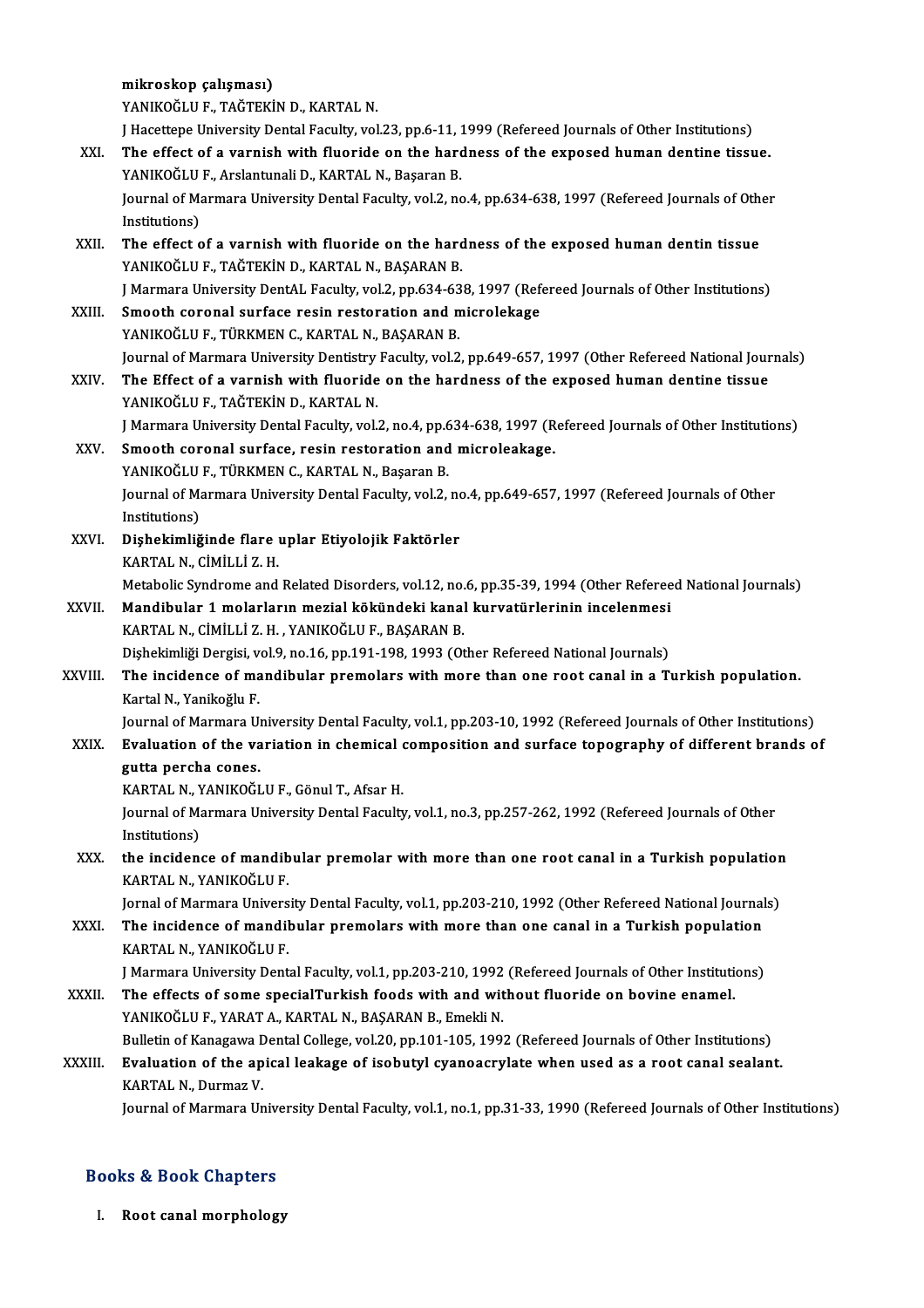Kartal N., Cimilli Z. H.

Kartal N., Cimilli Z. H.<br>in: HARTY KLİNİK UYGULAMADA ENDODONTİ, Bahar Özçelik, Editor, Güneş Kitapevi, Ankara, pp.1-352, 2019<br>Pulna hasluğu Anstamisi ve Giris Kavitaleri

II. Pulpa boşluğu Anatomisi ve Giriş Kaviteleri<br>KARTAL N., CİMİLLİ Z. H.

in: HARTY KLİNİK UYGUL<br><mark>Pulpa boşluğu Anatom</mark><br>KARTAL N., CİMİLLİ Z. H.<br>in: Harty Klinik Uygulama Pulpa boşluğu Anatomisi ve Giriş Kaviteleri<br>KARTAL N., CİMİLLİ Z. H.<br>in: Harty Klinik Uygulamada Endodonti, Bun San Chong, Bahar Özçelik, Editor, Elsevier, Ankara, pp.1-334, 2019<br>Kök kanal marfalejisi

III. Kök kanal morfolojisi<br>Kartal N. in: Harty<br><mark>Kök kan</mark><br>Kartal N.<br>in: Endec

Kök kanal morfolojisi<br>Kartal N.<br>in: Endodonti, Selmin Kaan Aşçı, Editor, Quintessence Publishing Co, Inc. , İstanbul, pp.1-752, 2014<br>Endodontis treatment of teeth with anatemisel malformations

### IV. Endodontic treatment of teeth with anatomical malformations.<br>Kartal N. in: Endod<br>**Endodo**<br>Kartal N.<br>in: Proble

Endodontic treatment of teeth with anatomical malformations.<br>Kartal N.<br>in: Problem in endodontics- Etiology, diagnosis and treatment, Bilge Hakan Şen, Editor, Quintessence Publishing Co, Kartal N.<br>in: Problem in endodontics- Et<br>Inc. , İstanbul, pp.1-546, 2014<br>ENDODONTİK, TEDAVİ YAR in: Problem in endodontics- Etiology, diagnosis and treatment, Bilge Hakan Şen, Editor, Quintessence Publ<br>Inc. , İstanbul, pp.1-546, 2014<br>V. ENDODONTİK TEDAVİ YAPILMIŞ DİŞLERİN AĞARTILMASINDA KARŞILAŞILAN PROBLEMLER<br>Kartal

## Inc. , İstai<br>**ENDOD(**<br>Kartal N. ENDODONTİK TEDAVİ YAPILMIŞ DİŞLERİN AĞARTILMASINDA KARŞILAŞILAN PROBLEMLER<br>Kartal N.<br>in: ENDODONTİDE PROBLEMLER ETİYOLOJİ TANI TEDAVİ, BILGE HAKAN ŞEN, Editor, Quintessence Publishing Co,<br>Ins., İstanbul np.547,522,2014

Kartal N.<br>in: ENDODONTİDE PROBLEMLEF<br>Inc. , İstanbul, pp.517-532, 2014<br>ANATOMİK MALEOPMASYON in: ENDODONTİDE PROBLEMLER ETİYOLOJİ TANI TEDAVİ, BILGE HAKAN ŞEN, Editor<br>Inc., İstanbul, pp.517-532, 2014<br>VI. **ANATOMİK MALFORMASYON GÖSTEREN DİŞLERİN ENDODONTİK TEDAVİSİ**<br>KARTAL N

## Inc., İstanbul, pp.517-532, 2014<br>VI. ANATOMİK MALFORMASYON GÖSTEREN DİŞLERİN ENDODONTİK TEDAVİSI<br>KARTAL N.

ANATOMİK MALFORMASYON GÖSTEREN DİŞLERİN ENDODONTİK TEDAVİSİ<br>KARTAL N.<br>in: ENDODONTIDE PROBLEMLER ETIYOLOJI TANI TEDAVİ, BİLGE HAKAN ŞEN, Editor, QUINTESSENCE, pp.487-<br>515-2014 KARTAL N.<br>in: ENDODO<br>515, 2014<br>KÖK KAN in: ENDODONTIDE PROBLEMI<br>515, 2014<br>VII. KÖK KANAL MORFOLOJİSİ<br>KARTAL N

- 515, 2014<br>**KÖK KANA<br>KARTAL N.**<br>in: ENDODO
	-

KARTAL N.<br>in: ENDODONTİ, SELMİN KAAN AŞÇI, Editor, QUINTESSENCE, pp.91-129, 2014

# m: ENDODONTI, SELMIN KAAN AŞÇI, EGILOT, QOINTESSENCE, pp.91-129, 2<br>Refereed Congress / Symposium Publications in Proceedings

efereed Congress / Symposium Publications in Proceedings<br>I. Restoration of mandibular anterior teeth with direct composite laminate<br>III PER E TURMENC CIMILLIZ H KARTAL N I. Restoration of mandibular anterior teeth with direct composite laminate<br>ÜLPER E., TÜRKMEN C., CİMİLLİ Z. H., KARTAL N. Restoration of mandibular anterior teeth with direct composite laminate<br>ÜLPER E., TÜRKMEN C., CİMİLLİ Z. H. , KARTAL N.<br>Restoratif Dişhekimliği Dergisi 23. Uluslararası Bilimsel Kongresi, Antalya, Turkey, 6 - 08 December 2 ÜLPI<br>Reste<br>171<br>Best Restoratif Dişhekimliği Dergisi 23. Uluslararası Bilimsel Kongresi, Antalya, Turkey, 6<br>171<br>II. Restoration of mandibular anterior teeth with direct composite laminate<br>i'll PEP E. TÜRKAEN C. CIMILLI 7. H. KARTAL N

171<br>Restoration of mandibular anterior teeth wi<br>ÜLPER E., TÜRKMEN C., CİMİLLİ Z. H. , KARTAL N.<br>Restoratif Dishekimliği Dergisi 22. Uluslararası Bil Restoration of mandibular anterior teeth with direct composite laminate<br>ÜLPER E., TÜRKMEN C., CİMİLLİ Z. H. , KARTAL N.<br>Restoratif Dişhekimliği Dergisi 23. Uluslararası Bilimsel Kongresi, Antalya, Turkey, 6 - 08 December 2 ÜLPI<br>Reste<br>171<br>Dies Restoratif Dişhekimliği Dergisi 23. Uluslararası Bilimsel Kongresi, Antalya, Turkey, 6 - 08 December 2019, pp.170-<br>171 Diestama with direct composite veneer on a front axle and rehabilitation of disorders of their teeth:<br>A

171<br>Diestama with<br>A Case Report<br><sup>Th DED E</sup> T<sup>rip*v*1</sup> Diestama with direct composite veneer on a<br>A Case Report<br>ÜLPER E., TÜRKMEN C., CİMİLLİ Z. H. , KARTAL N.<br>Besteratif Dishekimliği Derneği 22 Uluslararası Bil

A Case Report<br>ÜLPER E., TÜRKMEN C., CİMİLLİ Z. H. , KARTAL N.<br>Restoratif Dişhekimliği Derneği 22.Uluslararası Bilimsel Kongresi, Turkey, 30 November 2018 - 02 November<br>2019 np.319.319. ÜLPER E., TÜRKME<br>Restoratif Dişhekin<br>2019, pp.318-319<br>Disstame with di Restoratif Dişhekimliği Derneği 22.Uluslararası Bilimsel Kongresi, Turkey, 30 November 2018 - 02 November 2019, pp.318-319<br>IV. Diestama with direct composite veneer on a front axle and rehabilitation of disorders of their

## 2019, pp.318-31<br>Diestama with<br>A Case Report<br><sup>Th pep e</sup> T<sup>rip*v*1</sup> Diestama with direct composite veneer on a<br>A Case Report<br>ÜLPER E., TÜRKMEN C., CİMİLLİ Z. H. , KARTAL N.<br>Besteratif Dishekimliği Derneği 22 Uluslararası Bil

A Case Report<br>ÜLPER E., TÜRKMEN C., CİMİLLİ Z. H. , KARTAL N.<br>Restoratif Dişhekimliği Derneği 22.Uluslararası Bilimsel Kongresi, Turkey, 30 November 2018 - 02 November 2019,pp.318-319 Restoratif Dişhekimliği Derneği 22.Uluslararası Bilimsel Kongresi, Turkey, 30 November<br>2019, pp.318-319<br>V. Evaluation of Different Irrigation Solutions on Removing Calcium Hydroxide<br>HARZİVARTYAN S. Vorus A B.H., KARTAL N.

- 2019, pp.318-319<br><mark>Evaluation of Different Irrigation Solutions on Remo</mark><br>HARZİVARTYAN S., Yoruç A. B. H. , KARTAL N., CİMİLLİ Z. H.<br>ÖCE Vienne (Austria 6, .09 Desember 2019 Evaluation of Different Irrigation Soluti<br>HARZİVARTYAN S., Yoruç A. B. H. , KARTAL N<br>ÖGE, Vienna/Austria, 6 - 08 December 2018<br>Ön dielendeki diesteme ve eke berukluk
- HARZİVARTYAN S., Yoruç A. B. H. , KARTAL N., CİMİLLİ Z. H.<br>ÖGE, Vienna/Austria, 6 08 December 2018<br>VI. Ön dişlerdeki diastema ve aks bozukluklarının direkt kompozit vener ile rehabilitasyonu: Vaka<br>aunumu ÖGE, Vien<br>**Ön dişle:<br>sunumu**<br>TÜRKMEN Ön dişlerdeki diastema ve aks bozukluklar<br>sunumu<br>TÜRKMEN C., KARTAL N., CİMİLLİ Z. H. , Ülper E.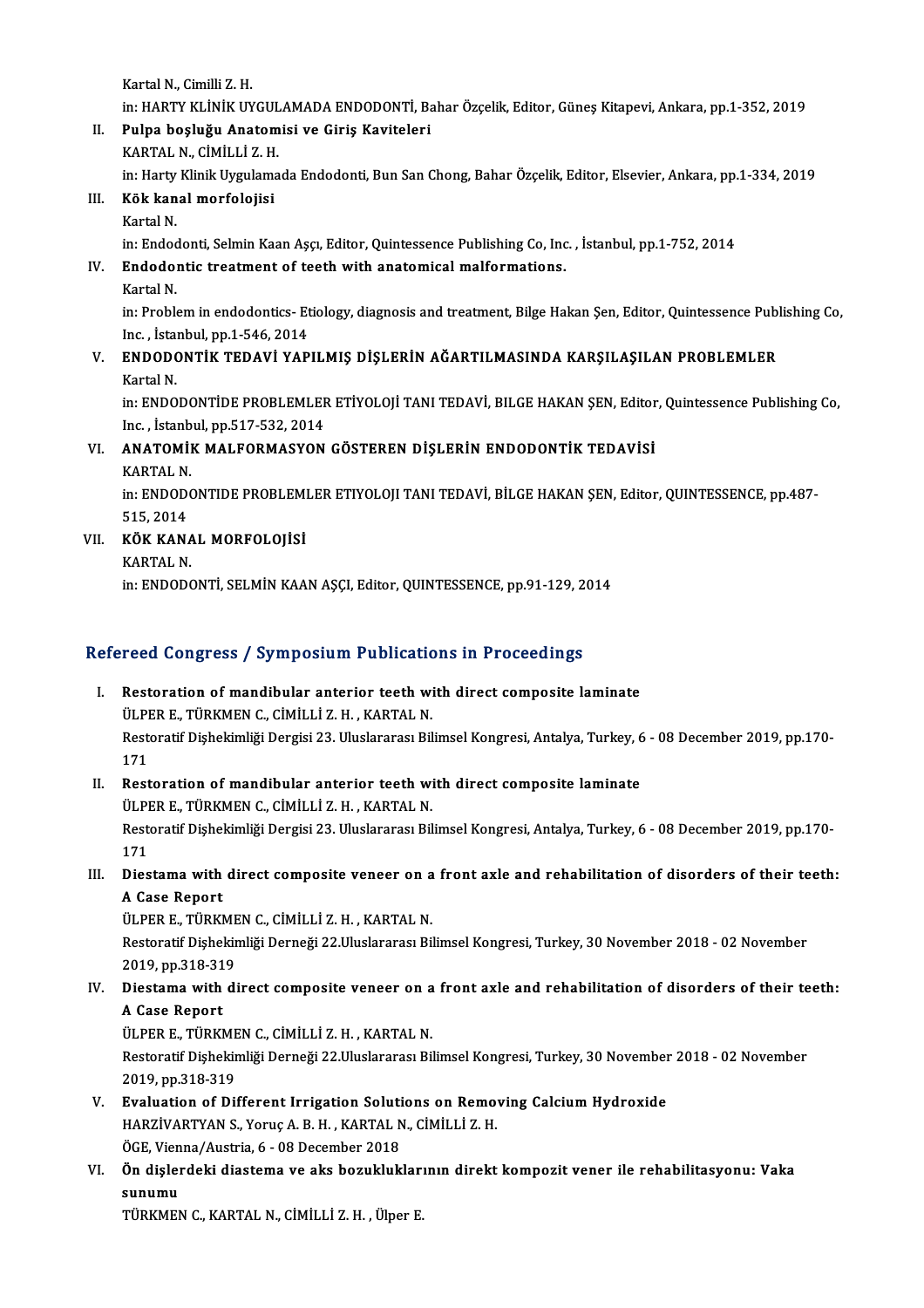Restoratif Diş Hekimliği Derneği Uluslararası Bilimsel Kongresi, 30 November - 02 December 2018<br>Ferklı innizasyon sistemlerinin kalejyum hidroksit uzaklastırma etkinliklerinin karalastı

- VII. Farklı irrigasyon sistemlerinin kalsiyum hidroksit uzaklaştırma etkinliklerinin karşılaştırılması Restoratif Diş Hekimliği Derneği Uluslararası Bilimsel Kongre<br>Farklı irrigasyon sistemlerinin kalsiyum hidroksit uza<br>Harzivartyan S., Hazar Yoruç A. B. , KARTAL N., CİMİLLİ Z. H.<br>Türk Diskeltimleri Birliği 24 Uluslararası Türk Dişhekimleri Birliği 24. Uluslararası Dişhekimliği Kongresi, Ankara, Turkey, 27 - 30 September 2018, vol.24,<br>pp.271 Harzivartyan S., Hazar Yoruc A. B., KARTAL N., CİMİLLİ Z. H. Türk Dişhekimleri Birliği 24. Uluslararası Dişhekimliği Kongresi, Ankara, Turkey, 27 - 3<br>pp.271<br>VIII. Comparison of different irrigation systems on removing calcium hydroxide<br>HARZİVARTVAN S. VORUGA B.H., KARTAL N. CİMİLLİ
- pp.271<br>Comparison of different irrigation systems on remov<br>HARZİVARTYAN S., Yoruç A. B. H. , KARTAL N., CİMİLLİ Z. H.<br>24 Huslararasi Dishekimlisi Kongresi, 27, 20 Sentember 26 Comparison of different irrigation systems on removing<br>HARZİVARTYAN S., Yoruç A. B. H. , KARTAL N., CİMİLLİ Z. H.<br>24. Uluslararasi Dishekimligi Kongresi, 27 - 30 September 2018<br>Evalustion of SEM and Migre bardness of a new HARZİVARTYAN S., Yoruç A. B. H. , KARTAL N., CİMİLLİ Z. H.<br>24. Uluslararasi Dishekimligi Kongresi, 27 - 30 September 2018<br>IX. Evaluation of SEM and Micro-hardness of a new fiber post system
- 24. Uluslararasi Dishekimligi Kongresi, 27 30 September 2018<br>Evaluation of SEM and Micro-hardness of a new fiber post system<br>AYDEMİR S., CİMİLLİ Z. H. , Calapaj M., Lo Giudice R., Centofanti A., KARTAL N.<br>19th Ese bienni Evaluation of SEM and Micro-hardness of a new fiber p<br>AYDEMIR S., CIMILLI Z. H., Calapaj M., Lo Giudice R., Centofant<br>18th Ese biennial congress Brussels, 14 - 16 September 2017<br>Evaluation of SEM and Micro-bardness of a Ne AYDEMIR S., CIMILLI Z. H., Calapaj M., Lo Giudice R., Centofanti A., KARTAL N<br>18th Ese biennial congress Brussels, 14 - 16 September 2017<br>X. Evaluation of SEM and Micro-hardness of a New Fiber Post System<br>AVDEMIR S. CIMILL
- 18th Ese biennial congress Brussels, 14 16 September 2017<br>X. Evaluation of SEM and Micro-hardness of a New Fiber Post System<br>AYDEMİR S., CİMİLLİ Z. H. , Calapaj M., Roberto L. G. , Centofanti A., KARTAL N. Evaluation of SEM and Micro-hardness of a New Fiber Post System<br>AYDEMİR S., CİMİLLİ Z. H. , Calapaj M., Roberto L. G. , Centofanti A., KARTAL N.<br>18th Biennial Congress of the European Society of Endodontology, 14 - 16 Sept AYDEMİR S., CİMİLLİ Z. H. , Calapaj M., Roberto L. G. , Centofanti A., KARTAL N.<br>18th Biennial Congress of the European Society of Endodontology, 14 - 16 September 2017, vol.50<br>XI. Er CR YSGG Lazer veya asit ile pürüzlendi
- 18th Biennial Congress of the European Society of Endodontology, 14<br>Er CR YSGG Lazer veya asit ile pürüzlendirilmiş dentin yüzeyir<br>karbomer dolguların makaslama dayanımnlarının incelenmesi<br>Emineğlu A. TÜRKAEN C. KARTAL N. Er CR YSGG Lazer veya asit ile pürüzlendirilmiş den<br>karbomer dolguların makaslama dayanımnlarının il<br>Emiroğlu A., TÜRKMEN C., KARTAL N., BİLGİN GÖÇMEN G.<br>Bestaratif Dis Hakimliği Denneği 20 Uluslararası Bilimsel K karbomer dolguların makaslama dayanımnlarının incelenmesi<br>Emiroğlu A., TÜRKMEN C., KARTAL N., BİLGİN GÖÇMEN G.<br>Restoratif Dis Hekimliği Derneği 20 Uluslararası Bilimsel Kongresi, 27 - 28 October 2016 Emiroğlu A., TÜRKMEN C., KARTAL N., BİLGİN GÖÇMEN G.<br>Restoratif Diş Hekimliği Derneği 20 Uluslararası Bilimsel Kongresi, 27 - 28 October 2016<br>XII. BR CR YSGG LAZER VEYA ASİT İLE PÜRÜZLENDİRİLMİŞ DENTİN YÜZEYİNE UYGULANAN C
- Restoratif Diş Hekimliği Derneği 20 Uluslararası Bilimsel Kongresi, 27 28 October 2016<br>ER CR YSGG LAZER VEYA ASİT İLE PÜRÜZLENDİRİLMİŞ DENTİN YÜZEYİNE UYGULANAN CAM<br>İYONOMER VE CAM KARBOMER DOLGULARIN MAKASLAMA DAYANIMLA ER CR YSGG LAZER VEYA ASİT İLE PÜRÜZLENDİRİ<br>İYONOMER VE CAM KARBOMER DOLGULARIN MAK<br>emiroğlu a., TÜRKMEN C., KARTAL N., BİLGİN GÖÇMEN G.<br>PDD 20. HLUSLARARASI BİLİMSEL KONCRESİ İstanbul T İYONOMER VE CAM KARBOMER DOLGULARIN MAKASLAMA DAYANIMLARININ İNCELENMESİ<br>emiroğlu a., TÜRKMEN C., KARTAL N., BİLGİN GÖÇMEN G.<br>RDD 20. ULUSLARARASI BİLİMSEL KONGRESİ, İstanbul, Turkey, 27 - 28 October 2016 emiroğlu a., TÜRKMEN C., KARTAL N., BİLGİN GÖÇMEN G.<br>RDD 20. ULUSLARARASI BİLİMSEL KONGRESİ, İstanbul, Turkey, 27 - 28 October 2016<br>XIII. Endodontic treament of afused maxillary central incisor Long term follow up with
- RDD 20. ULUSLARARASI I<br>Endodontic treament o<br>CİMİLLİ Z. H. , KARTAL N.<br>17th Bionnial ESE Congre Endodontic treament of afused maxillary centra<br>CIMILLI Z. H., KARTAL N.<br>17th Biennial ESE Congress, 16 - 19 September 2015<br>Comparison of the short term seeling proportie

- CIMILLI Z. H., KARTAL N.<br>17th Biennial ESE Congress, 16 19 September 2015<br>XIV. Comparison of the short term sealing properties of three root-end filling materials<br>CIMILLI Z. H. AVDEMIR S. DURMAZRINAR R.M. ORUCOČLILH, Cha 17th Biennial ESE Congress, 16 - 19 September 2015<br>Comparison of the short term sealing properties of three root-end filling mate<br>CİMİLLİ Z. H. , AYDEMİR S., DURMAZPINAR P. M. , ORUÇOĞLU H., Chandlar N., KARTAL N.<br>The 9th Comparison of the short term sealing properties of three root-end filli<br>CIMILLI Z. H. , AYDEMIR S., DURMAZPINAR P. M. , ORUÇOĞLU H., Chandlar N., KA<br>The 9th World Endodontic Congress IFEA, Tokyo, Japan, 23 - 26 May 2013, p CIMILLI Z. H., AYDEMIR S., DURMAZPINAR P. M., ORUÇOĞLU H., Chandlar N., KARTAL N.<br>The 9th World Endodontic Congress IFEA, Tokyo, Japan, 23 - 26 May 2013, pp.7<br>XV. Comparison of the root end sealing properties of three diff
- The 9th World Endodontic Congress IFEA, Tokyo, Japan, 23 26 May 2013, pp.7<br>Comparison of the root end sealing properties of three different root end filling materia<br>CİMİLLİ Z. H. , AYDEMİR MUTLU S., DURMAZPINAR P. M. , B Comparison of the root end sealing properties of three different root end filling macimiliary compared in the S<br>Cimil Li Z. H. , AYDEMIR MUTLU S., DURMAZPINAR P. M. , BOZKURT D. A. , ORUÇOĞLU H., KART<br>Turkish Endodontic So CIMILLI Z. H. , AYDEMIR MUTLU S., DURMAZPINAR P. M. , BOZKURT D. A. , ORUÇOĞLU H., KARTAL N.<br>Turkish Endodontic Society 11th International Congress, İstanbul, Turkey, 26 November 2012<br>XVI. The treatment of residual cys
- Turkish Endodontic Society 11th<br>The treatment of residual cys<br>month follow up case report<br>ABICAN ÖZTÜDK B. CIMU LI Z. W The treatment of residual cyst with endodontic approac<br>month follow up case report<br>ARICAN ÖZTÜRK B., CİMİLLİ Z. H. , KARTAL N., KÜÇÜKKELEŞ E.<br>Turkish endodontis sosistu 11th International songress, İstanb month follow up case report<br>ARICAN ÖZTÜRK B., CİMİLLİ Z. H. , KARTAL N., KÜÇÜKKELEŞ E.<br>Turkish endodontic society 11th. International congress, İstanbul, Turkey, 26 November 2012<br>Assunasy of Dontanont ZX fon determining th
	-

ARICAN ÖZTÜRK B., CIMILLI Z. H. , KARTAL N., KÜÇÜKKELEŞ E.<br>Turkish endodontic society 11th. International congress, İstanbul, Turkey, 26 November 2012<br>XVII. Accuracy of Dentaport ZX for determining the working length i Turkish endodontic society 11th. International congress, İstanbul, Turkey, 26 N<br>Accuracy of Dentaport ZX for determining the working length in retro<br>CİMİLLİ Z. H. , AYDEMİR MUTLU S., ARICAN ÖZTÜRK B., MUMCU G., KARTAL N.<br>1 Accuracy of Dentaport ZX for determining the working length in retreatment cases ex vivo<br>CIMILLI Z. H. , AYDEMIR MUTLU S., ARICAN ÖZTÜRK B., MUMCU G., KARTAL N.<br>15th Biennial Congress of the European Society of Endodontolo CIMILLI Z. H. , AYDEMIR MUTLU S., ARICAN ÖZTÜRK B., MUMCU G., KARTAL N.<br>15th Biennial Congress of the European Society of Endodontology, Roma, Italy, 14 - 17 September<br>2011. The evaluation of the cracks on resected root su

15th Biennial Congress of the Eury<br>The evaluation of the cracks<br>retropreparation techniques<br>AVDEMIP MUTHUS CIMILLIZ H The evaluation of the cracks on resected root surfaces and apical leakage in various<br>retropreparation techniques<br>AYDEMİR MUTLU S., CİMİLLİ Z. H. , ORUÇOĞLU H., MUMCU G., KARTAL N. retropreparation techniques<br>AYDEMİR MUTLU S., CİMİLLİ Z. H. , ORUÇOĞLU H., MUMCU G., KARTAL N.<br>15th Biennial Congress of the European Society of Endodontology, Roma, Italy, 14 - 17 September 2011<br>Comparison of the reet and

- AYDEMİR MUTLU S., CİMİLLİ Z. H., ORUÇOĞLU H., MUMCU G., KARTAL N.<br>15th Biennial Congress of the European Society of Endodontology, Roma, Italy, 14 17 September 2011<br>XIX. Comparison of the root-end sealing properties of t 15th Biennial Congress of the European Society of Endodontology, Roma, Italy, 14 - 17 September 20<br>Comparison of the root-end sealing properties of the two different root-end filling mate<br>CİMİLLİ Z. H. , AYDEMİR MUTLU S., Comparison of the root-end sealing properties of the two different<br>CIMILLI Z. H., AYDEMIR MUTLU S., DURMAZPINAR P. M., BOZKURT D. A., OR<br>TDB 18th International Dental Congress, İstanbul, Turkey, 26 - 28 May 2011<br>Comparison CIMILLI Z. H. , AYDEMIR MUTLU S., DURMAZPINAR P. M. , BOZKURT D. A. , ORUÇOĞLU H., KARTAL N.<br>TDB 18th International Dental Congress, İstanbul, Turkey, 26 - 28 May 2011<br>XX. Comparison of the root-end sealing properties of d
- CİMİLLİZ.H. ,AYDEMİRMUTLUS.,DURMAZPINARP.M. ,BOZKURTD.A. ,KARTALN. Comparison of the root-end sealing properties of different root-end filling materials<br>CIMILLI Z. H. , AYDEMIR MUTLU S., DURMAZPINAR P. M. , BOZKURT D. A. , KARTAL N.<br>16th Congress of the Balkan Stomatological Society, Buch CIMILLI Z. H., AYDEMIR MUTLU S., DURMAZPIN.<br>16th Congress of the Balkan Stomatological Socie<br>XXI. Accuracy of three electronic apex locators<br>5 CIMILLI Z. H. AYDEMIR MUTLU S. KARTAL N
- 16th Congress of the Balkan Stomatological So<br>Accuracy of three electronic apex locator<br>CİMİLLİ Z. H. , AYDEMİR MUTLU S., KARTAL N. Accuracy of three electronic apex locators<br>CIMILLI Z. H., AYDEMIR MUTLU S., KARTAL N.<br>8th World Endodontic Congress, Athens, Greece, 6 - 09 October 2010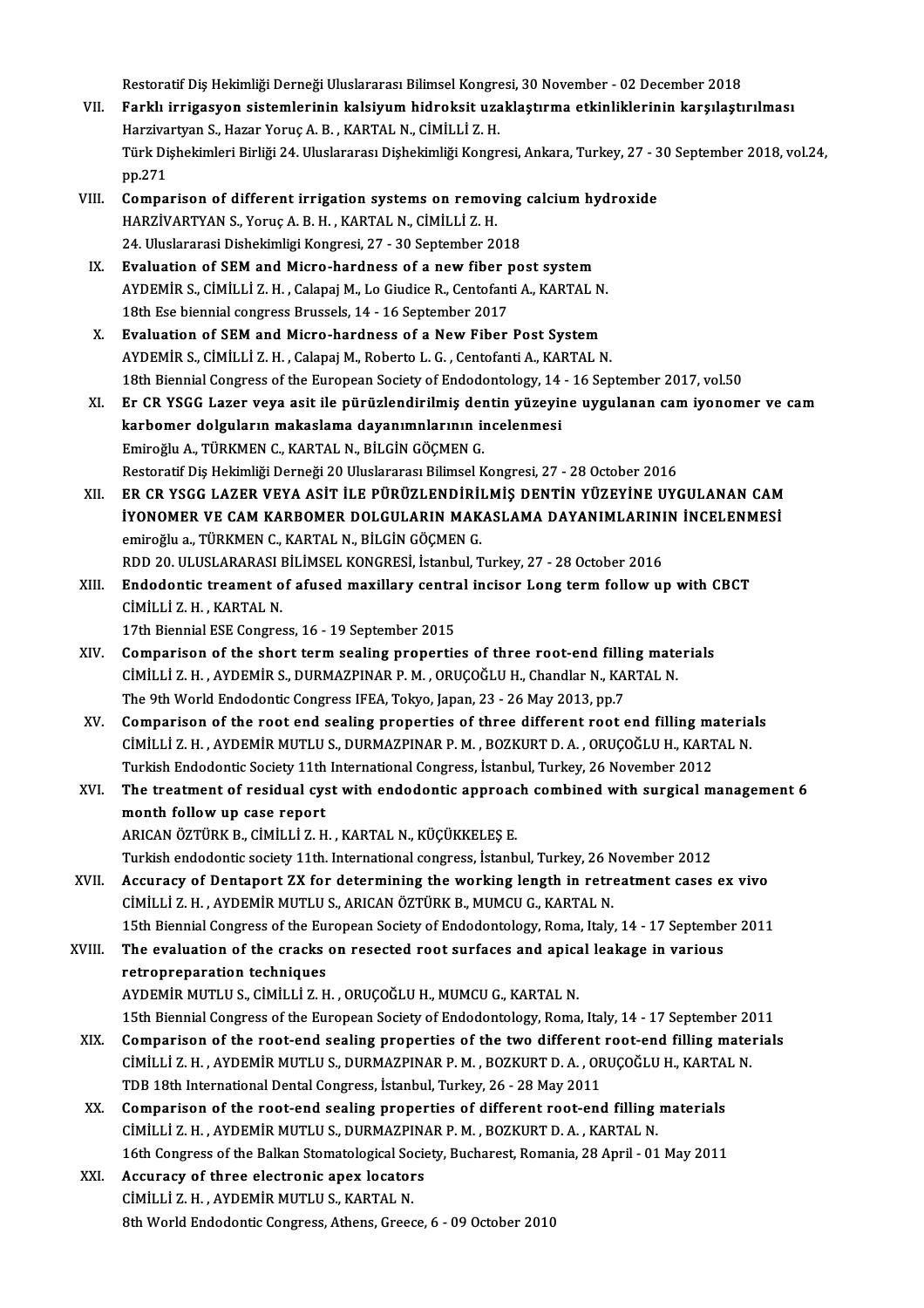| XXII.        | The evaluation of the accuracy of Raypex 5 in determining the minor diameter                                   |
|--------------|----------------------------------------------------------------------------------------------------------------|
|              | CIMILLI Z. H., AYDEMIR MUTLU S., MUMCU G., KARTAL N.                                                           |
|              | 10th International Congress of the Turkish Endodontic Society, İstanbul, Turkey, 23 - 25 September 2010        |
| XXIII.       | The evaluation of the different root end cavity technique: a SEM study                                         |
|              | CİMİLLİ Z. H., AYDEMİR MUTLU S., KARTAL N.                                                                     |
|              | 15th Congress of the Balkan Stomatological Society, Thessaloniki, Greece, 22 - 25 April 2010                   |
| XXIV.        | Clinical performance of nano-hybrid composite restorations: 18 months results, poster presentation             |
|              | CİMİLLİ Z. H., YILMAZ ATALI P., KARTAL N., TOPBAŞI F. B.                                                       |
|              | 16th International Dental Congress of Turkish Dentistry Association, İstanbul, Turkey, 25 June - 27 September  |
|              | 2009                                                                                                           |
| XXV.         | Comparing root-end cavities prepared by Er:YAG laser and zirconium nitride coated ultrasonic                   |
|              | retrotips: a scanning electron microscopic study                                                               |
|              | CİMİLLİ Z.H., AYDEMİR MUTLU S., ORUÇOĞLU H., KARTAL N.                                                         |
|              | 2nd Congress of World Federation for Laser Dentistry European Division, İstanbul, Turkey, 1 - 03 May 2009      |
| XXVI.        | Sealing Efficiency of BeeFill 2in1, System B/Obtura II, Single-Cone and Lateral Compaction                     |
|              | Techniques                                                                                                     |
|              | YILMAZ Z., DENİZ SUNGUR D., ÖZÇELİK B., ŞAHİN C., CİMİLLİ Z. H. , ÇEHRELİ Z. C. , KARTAL N.                    |
|              | The Pan European Federation of the International Association for Dental Research, Londrina, Brazil, 10 - 12    |
|              | September 2008                                                                                                 |
| XXVII.       | Clinical performance of self-etch adhesive bonded 100 nano-hybrid composite restorations: 6                    |
|              | months results                                                                                                 |
|              | CİMİLLİ Z. H., YILMAZ ATALI P., KARTAL N., TOPBAŞI F. B.                                                       |
|              | 15th International Dental Congress of Turkish Dentistry Association, İstanbul, Turkey, 3 - 05 July 2008        |
| XXVIII.      | Ex vivo evaluation of the accuracy of two electronic apex locators in root canal lenght determination          |
|              | CIMILLI Z. H., AYDEMIR MUTLU S., KARTAL N.                                                                     |
|              | Turkish Endodontic Society, 3rd Scientific Endodontic Symposium, Antalya, Turkey, 23 - 27 April 2008           |
| XXIX.        | Morphological measurements and canal curvatures degree in in mandibular first molars-A pilot                   |
|              | study                                                                                                          |
|              | CİMİLLİ Z. H., YILMAZ ATALI P., ÖZÇELİK B., KAYA C., KARTAL N.                                                 |
|              | The 13th Biennial Congress of the European Society of Endodontology, İstanbul, Turkey, 01 January 2007         |
| XXX.         | A comparative study of hero 642 and profile rotary systems                                                     |
|              | Cimilli H., Buyukbayram I., Orguneser A., Bal O., Kartal N.                                                    |
|              | 1st Annual Meeting of the International-Association-for-Dental-Research, Cardiff, United Kingdom, 18 September |
|              | 2002, vol 82, pp 478                                                                                           |
| XXXI.        | The comparision of root canal preparations in resin blocks: Profile rotary systems and types of Ni-Ti          |
|              | K-files                                                                                                        |
|              | CİMİLLİ Z. H., KAYA BÜYÜKBAYRAM I., ORGUNESER A., BAL O., KARTAL N.                                            |
|              | The 8th International Congress of Turkish Endodontic Society, İstanbul, Turkey, 3 - 05 May 2002                |
| XXXII.       | Analysis of canal instrumentation using Ni-Ti files in simulated root canals: Hero 642 rotary system           |
|              | and K-files using the crown down pressureless technique                                                        |
|              | CİMİLLİ Z.H., KAYA BÜYÜKBAYRAM I., ORGUNESER A., BAL O., KARTAL N.                                             |
|              | 7th Congress of the Balkan Stomatological Society, 28 - 30 March 2002                                          |
| XXXIII.      | Comparison of Ni-Ti rotary files and hand files on curvature degrees in simulated root canals                  |
|              | CİMİLLİ Z.H., KAYA BÜYÜKBAYRAM I., KARTAL N.                                                                   |
|              | The 10th Biennial Congress of the European Society of Endodontology, Munich, Germany, 4 - 06 October 2001      |
| <b>XXXIV</b> | Long term follow -up of endodontically treated teeth with different root canal forms                           |
|              | CİMİLLİ Z H , KARTAL N                                                                                         |
|              | The 8th International Congress of Turkish Dental Assocciation, İstanbul, Turkey, 22 June 2001                  |
| <b>XXXV</b>  | Spiral computed tomographic demonstration of C- shaped canals in mandibular second molars                      |
|              | CİMİLLİ Z. H., KARTAL N., KAYA BÜYÜKBAYRAM I., TÜNEY D.                                                        |
|              | The 7th International Congress of Turkish Endodontic Society, İstanbul, Turkey, 19 - 21 April 2000             |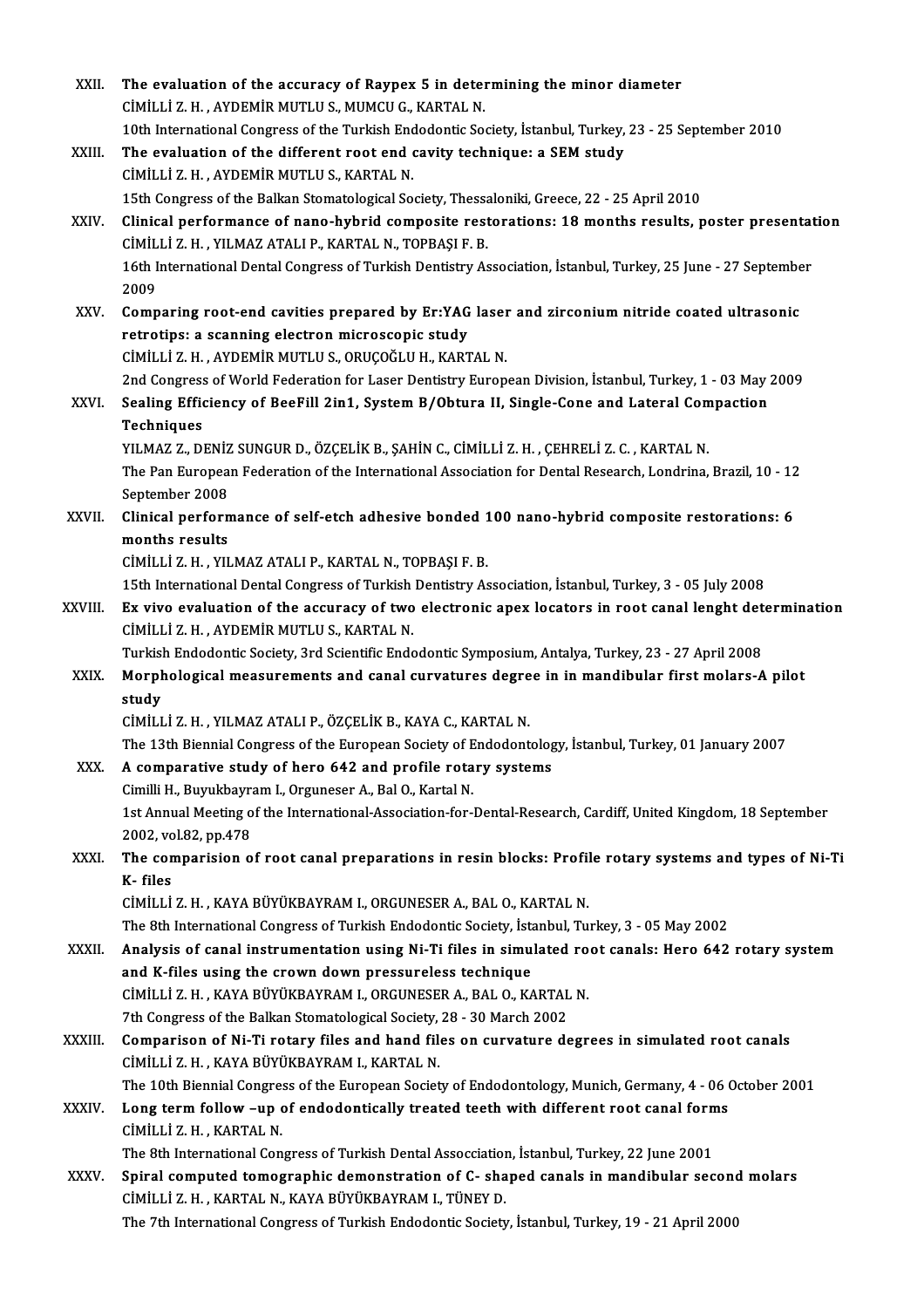| <b>XXXVI</b> | Endodontic treatments of mandibular first molar has different root canal form<br>ORGUNESER A., CIMILLI Z. H., KARTAL N.                                              |
|--------------|----------------------------------------------------------------------------------------------------------------------------------------------------------------------|
|              | Turkish Endodontic Socitey 6th International Congress of Endodontics, 19 - 22 April 1998                                                                             |
| XXXVII.      | Effects of bleaching agents containing different concentrations of carbamide peroxide on chemical<br>composition of enamel                                           |
|              | CİMİLLİ Z. H., KARTAL N., GÖLLER G., AFŞAR H.                                                                                                                        |
|              | Turkish Endodontic Socitey 6th International Congress of Endodontics, 19 - 22 April 1998                                                                             |
| XXXVIII.     | Spiral computed tomographic demonstration of root canal configuration in single rooted mandibular<br>second molars                                                   |
|              | CİMİLLİ Z.H., KARTAL N., TÜNEY D., CİMİLLİ A.T.                                                                                                                      |
|              | The 8th Biennial Congress of the European Society of Endodontology, Goteborg, 12 - 14 June 1997                                                                      |
| <b>XXXIX</b> | Root canal treatment of fused maxilary central incisors                                                                                                              |
|              | CİMİLLİ Z H , KARTAL N                                                                                                                                               |
|              | Ataturk University, Faculty of Dentistry, Second Congress of Preventive Dentistry, Turkey, 11 - 14 March 1997                                                        |
| XL.          | Root Canal Morphologies of maxillary Premolars                                                                                                                       |
|              | KARTAL N., ÖZÇELİK B., CİMİLLİ Z. H.                                                                                                                                 |
|              | First International Istanbul Oral Biology Symposium, 1 - 03 September 1995                                                                                           |
| XLI.         | Mandibular 2 molarlardaki C şeklindeki kök kanal konfigürasyonu                                                                                                      |
|              | KARTAL N., CİMİLLİ Z. H.                                                                                                                                             |
|              | Birinci İstanbul Uluslararası Oral Biyoloji Sempozyumu, 1 - 03 September 1995                                                                                        |
| XLII.        | Kompozit Restorasyonlara mine keskisi ve flor jeli uygulanımının mikro sızıntı açısından etkinliği                                                                   |
|              | YANIKOĞLU F., TÜRKMEN C., KARTAL N., BAŞARAN B.                                                                                                                      |
|              | A.Ü. DİŞHEK. FAK. KORUYUCU DİŞHEKİMLİĞİ KONGRESİ, Erzurum, Turkey, 7 - 10 March 1995                                                                                 |
| XLIII.       | Effects of enamel chisel and fluoride gels on microleakage of composite resin restorations                                                                           |
|              | (Kompozit restorasyonlara mine keskisi ve flor jeli uygulanımının mikrosızıntı açısından etkinliği).<br>YANIKOĞLU F., TÜRKMEN C., KARTAL N., TAĞTEKİN D., Başaran B. |
|              | The Congress on Preventive Dentistry. Atatürk University, Faculty of Dentistry, Erzurum, Turkey, 7 - 10 March                                                        |
|              | 1995                                                                                                                                                                 |
| XLIV.        | Polishing effects of a new agent on amalgam and composite restorations (Kompozit ve amalgam                                                                          |
|              | dolgu maddelerinin polisajında yeni bir zımparanın etkinliği).                                                                                                       |
|              | YANIKOĞLU F., TAĞTEKİN D., KARTAL N.                                                                                                                                 |
|              | The Congress on Preventive Dentistry. Atatürk University, Faculty of Dentistry, Erzurum, Turkey, 07 March 2995 -<br>10 March 1995                                    |
| XLV.         | An evaluation of mesial canal curvatures in mandibular first molars (a pilot study)                                                                                  |
|              | KARTAL N., CİMİLLİ Z. H., YANIKOĞLU F., BAŞARAN B.                                                                                                                   |
|              | Endodontic Society, 4th Congress of Endodontics, Turkey, 20 - 22 April 1994                                                                                          |
| XLVI.        | The incidence of mandibular premolars with more than one root canal<br>KARTAL N., YANIKOĞLU F., CİMİLLİ Z. H.                                                        |
|              | The 6th Biennial Congress of the European Society of Endodontology, 11 - 13 November 1993                                                                            |
| XLVII.       | Efficiency of a fluoridizing agent on the hardness of the exposed human dentin tissue. (Abs. no:78)<br>YANIKOĞLU F., TAĞTEKİN D., KARTAL N., Başaran B.              |
|              | The 4th World Congress on Preventive Dentistry, Trends in Prevention, Umea, Sweden, 3 - 05 September 1993,<br>pp 58                                                  |
|              |                                                                                                                                                                      |

#### Activities in Scientific Journals

GIORNALE ITALIANO DI ENDODONZIA, Committee Member, 2001 - Continues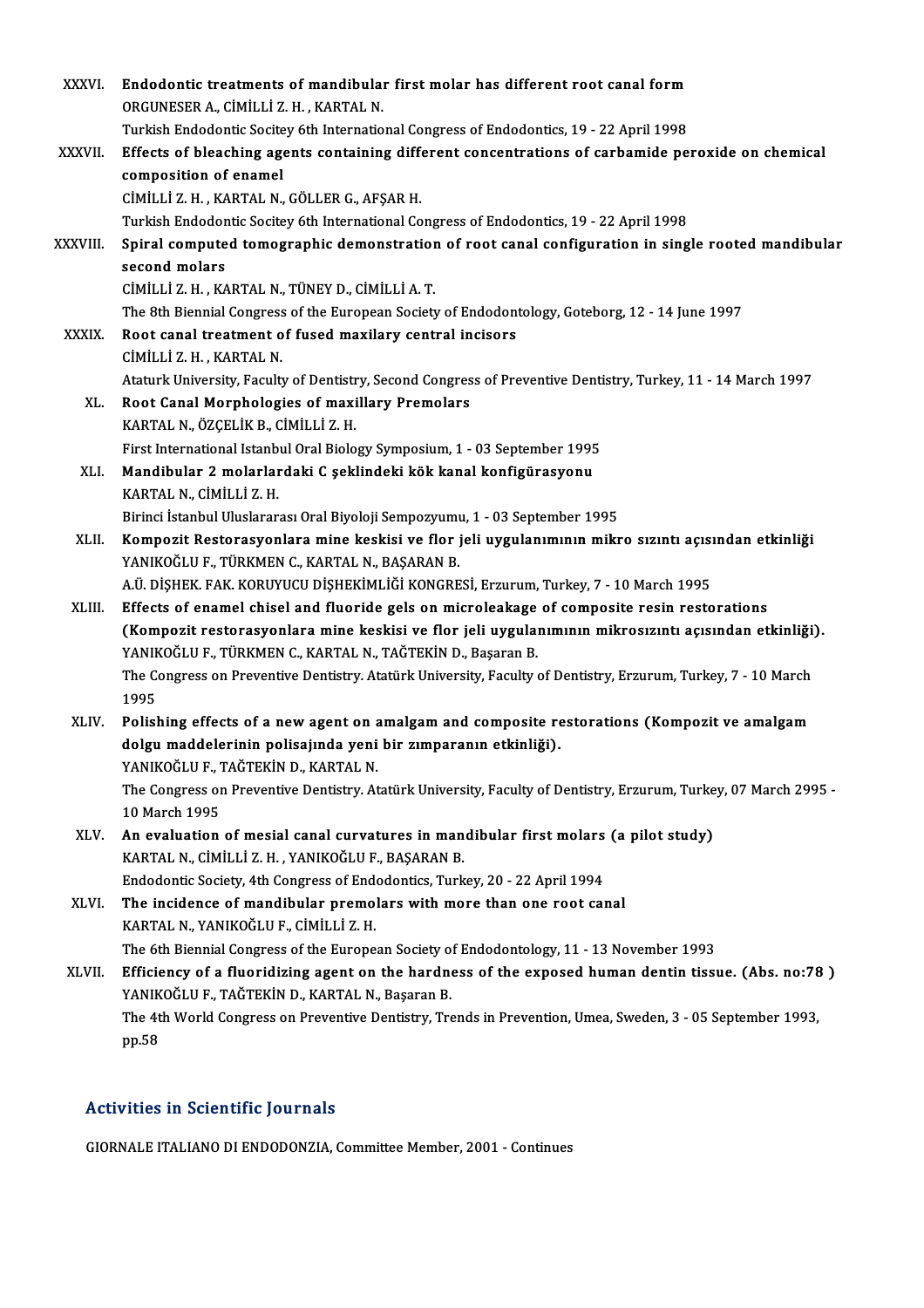#### **Scientific Refereeing**

Scientific Refereeing<br>Project Supported by Higher Education Institutions, BAP Research Project, Ege University, Turkey, July 2020<br>Clinical Dentisty and Besearch Other Indexed Journal May 2020 Project Supported by Higher Education Institutions, BAP Research<br>Clinical Dentistry and Research, Other Indexed Journal, May 2020<br>CLINICAL DENTISTRY AND RESEARCH National Scientific Refreed Project Supported by Higher Education Institutions, BAP Research Project, Ege University, Tu<br>Clinical Dentistry and Research, Other Indexed Journal, May 2020<br>CLİNİCAL DENTİSTRY AND RESEARCH, National Scientific Refreed Jou Clinical Dentistry and Research, Other Indexed Journal, May 2020<br>CLİNİCAL DENTİSTRY AND RESEARCH, National Scientific Refreed Journal, November 2019<br>CLİNİCAL DENTİSTRY AND RESEARCH, National Scientific Refreed Journal, Nov CLİNİCAL DENTİSTRY AND RESEARCH, National Scientific Refreed Journal, November<br>CLİNİCAL DENTİSTRY AND RESEARCH, National Scientific Refreed Journal, November<br>CLİNİCAL DENTİSTRY AND RESEARCH, National Scientific Refreed Jou CLİNİCAL DENTİSTRY AND RESEARCH, National Scientific Refreed Journal, November 2018<br>CLİNİCAL DENTİSTRY AND RESEARCH, National Scientific Refreed Journal, July 2018<br>CLİNİCAL DENTİSTRY AND RESEARCH, National Scientific Refre

#### **Tasks In Event Organizations**

Tasks In Event Organizations<br>Kartal N., Ateş M., İstanbul Medipol University Dental Students Association Congress, Scientific Congress, İstanbul,<br>Turkey, Tommuz 2020 Turkey, Temmuz 2020<br>Turkey, Temmuz 2020

# Turkey, Temmuz 2020<br>Edit Congress and Symposium Activities

Ministry of Health, Okmeydanı Hospital Dental Scientific Meeting symposium, Invited Speaker, İstanbul, Turkey, 2019 2012 Oorigi 058 dird by mpoord in Trocry refes<br>Ministry of Health, Okmeydanı Hospital Dental Scientific Meeting symposium, Invited Speaker, İstanbul, Turkey, 2019<br>20 International Scientific Congress and Exhibition, Aegean Ministry of Health, O<br>20 International Scie<br>İzmir, Turkey, 2013<br>Azziomamenti in Od 20 International Scientific Congress and Exhibition, Aegean Chamber of Turkish Dental Association , Invited Speak<br>İzmir, Turkey, 2013<br>Aggiornamenti in Odontoiatria Endodonzia: Protocolli operativi a confro;. Associazione N

İzmir, Turkey, 2013<br>Aggiornamenti in Odontoiatria Endodonzia: Protocolli operativi a confro;. *I*<br>Dipartimento Regionale ANDI Sicilia., Invited Speaker, Messina, Italy, 2013<br>Turkish Dental Assesistion, Continuing Education

Aggiornamenti in Odontoiatria Endodonzia: Protocolli operativi a confro;. Associazione Nazionale Dentisti Italiani,<br>Dipartimento Regionale ANDI Sicilia., Invited Speaker, Messina, Italy, 2013<br>Turkish Dental Association, Co Dipartimento Regionale ANDI Sicilia., Invited Speaker, Messina, Italy, 2013<br>Turkish Dental Association, Continuing Education for Chamber of Dentists<br>2008 Turkish Dental Association, Continuing Education for Chamber of Dentists of Istanbul., Invited Speaker, İstanbul, Turkey,

4 th International Dental Congress of Turkish Dental Association, Panelists, İstanbul, Turkey, 1997

Third Endodontic World Congress, Invited Speaker, Rome, Italy, 1995

American Hospital Continuing Educations Symposium, Invited Speaker, İstanbul, Turkey, 1995

Turkish Dental Association Bursa Chamber of Dentistry Post Graduate Education Symposium, Invited Speaker, Bursa,<br>Turkey, 1994 Turkish Dental Association Bursa Chamber of Dentistry Post Graduate Education Symposium, Invited Spea<br>Turkey, 1994<br>2 nd International Dental Congress of Turkish Dental Association, Invited Speaker, İstanbul, Turkey, 1994<br>M

Turkey, 1994<br>2 nd International Dental Congress of Turkish Dental Association, Invited Speaker, İstanbul, Turkey, 1994<br>Ministry of Health Okmeydanı Hospital Dental Scientific Meeting Symposium, Invited Speaker, İstanbul, T 2 nd International Dental Congress of Turkish Dental Association, Invited Speaker, İstan<br>Ministry of Health Okmeydanı Hospital Dental Scientific Meeting Symposium, Invited Sp<br>Turkish Endodontic Society scientific meeting , Ministry of Health Okmeydanı Hospital Dental Scientific Meeting Symposium, Invited Speaker, İstanbul, Turkey, 199<br>Turkish Endodontic Society scientific meeting , Invited Speaker, İstanbul, Turkey, 1993<br>Turkish Dental Assoc

Turkish Endodontic Society scientific meeting , Invited Speaker, İstanbul, Turkey, 1993<br>Turkish Dental Association, Bursa Chamber of Dentistry, Continuing Education Symposium, Invited Speaker, Bursa, Turkish Dental Association, Bursa Chamber of Dentistry, Continuing Education Symposium, Invited Speaker, Bursa,<br>Turkey, 1993<br>Republic of Turkey of the State Railways Hospital, Continuing Educations Symposium, Invited Speak

Turkey, 1993<br>Republic of T<br>1993 Republic of Turkey of the State Railways Hospital, Continuing Educations Symposium, Invited Speaker, İstanbul, Turkey,<br>1993<br>Turkish Republic, Ministry of Health Şişli Hospital, Scientific Dentistry Meetings, Invited Speake

1993<br>Turkish Republic, Ministry of Health Șișli Hospital, Scientific Dentistry Meetings, Invited Speaker, İstanbul, Turkey, 1<br>Turkish Dental Association, Bursa Chamber of Dentistry, Continuing Education Symposium, Invited Turkish Repu<mark>l</mark><br>Turkish Denta<br>Turkey, 1992<br>Pepublis of Tu Turkish Dental Association, Bursa Chamber of Dentistry, Continuing Education Symposium, Invited Speaker, Bursa,<br>Turkey, 1992<br>Republic of Turkey Ministry of Health Şişli Hospital, Scientific Dentistry Meetings, Invited Spea

#### **Citations**

Total Citations (WOS):231 h-index (WOS):7

#### Awards

Kartal N., Cimilli Z. H., Marmara üniversitesi ödül beratı, Marmara Üniversitesi, June 2005